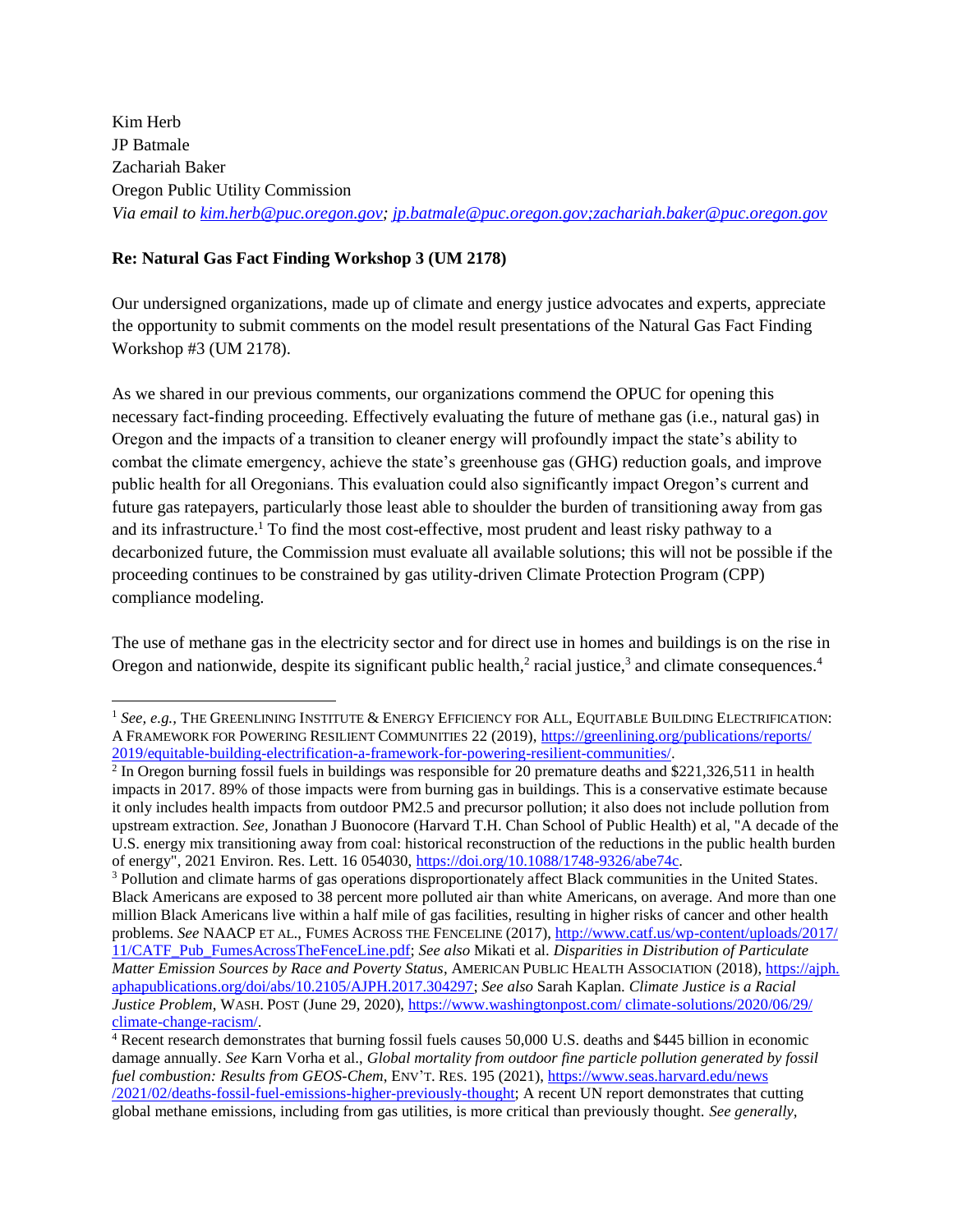Indeed, it is subsidized and encouraged under existing policies and paradigms overseen by the OPUC. But as Oregon already faces significant climate and public health harms from the fossil fuel industry, it is urgently clear that methane gas use must significantly decline in the coming years if the state hopes to achieve its longer-term GHG reduction goals.<sup>5</sup>

Fortunately, electrification of buildings, particularly space and water heating, is an increasingly compelling option for customers and a transition to primarily clean energy sources is now possible. The OPUC is uniquely situated to aid in this transition with an eye toward protecting ratepayers' best interests, including access to affordable energy and avoidance of stranded assets, and ballooning infrastructure costs. It is critical that throughout and after this specific proceeding, the OPUC keeps an eye on how best to transition this part of our energy system off of fossil fuels in ways that prioritize the public interest.

Our overall assessment of the utilities' modeling results presented is that they combine wildly unrealistic pathways and assumptions that are not supported by common understanding and likely outcomes. As shown in the chart attached as Appendix A, nearly every input (from efficiency and demand-side resources to RNG/biomethane and hydrogen) and most assumptions (from unfettered customer growth to the sole focus on gas solutions without electrification and other non-pipe solutions) are unjustified and out of step with reality today and in the foreseeable future. Combined together, these scenarios do not reflect the likely reality of what will or should happen and therefore do not provide clarity of the cost effectiveness of different investments, risk to customers of unabated, subsidized growth, or other considerations the OPUC Commissioners and staff will need to make going forward.

In the sections below, we outline concerns and questions we have with the utilities' presentations, including:

- 1. The Natural Gas Fact Finding (NGFF) Compliance Model process and design continue to prevent meaningful stakeholder input;
- 2. Utilities' model inputs re: customer growth scenarios are unrealistic and unsupported given the likelihood that customers would switch to lower-cost heating options as gas prices increase and consumer awareness about the climate impacts of methane grows;
- 3. Utilities' consideration of gas-powered appliances over all-electric appliances results in dramatically high energy efficiency cost assumptions;
- 4. Utilities do not consider demand-side options without gas use -- and do not justify incentivizing gas-powered heat pumps when electric heat pumps are more efficient, provide cooling and are commercially available today. The Northwest Natural (NW Natural) model indicates that they foresee a need to reduce demand in order to comply with CPP. Thus, alternatives to expensive and unproven gas solutions for demand reduction should be explored.
- 5. Utilities over-rely on biomethane/RNG and assume high availability of this scarce commodity which will be in high demand from transportation and industry, while appearing to assume it is

United Nations Environment Programme and Climate and Clean Air Coalition, *Global Methane Assessment: Benefits and Costs of Mitigating Methane Emissions,* NAIROBI: UNEP, [https://www.unep.org/resources/report/](https://www.unep.org/resources/report/%20global-methane-assessment-benefits-and-costs-mitigating-methane-emissions)  [global-methane-assessment-benefits-and-costs-mitigating-methane-emissions.](https://www.unep.org/resources/report/%20global-methane-assessment-benefits-and-costs-mitigating-methane-emissions)

<sup>&</sup>lt;sup>5</sup> See United Nations Environment Programme and Climate and Clean Air Coalition, supra, at 11-12.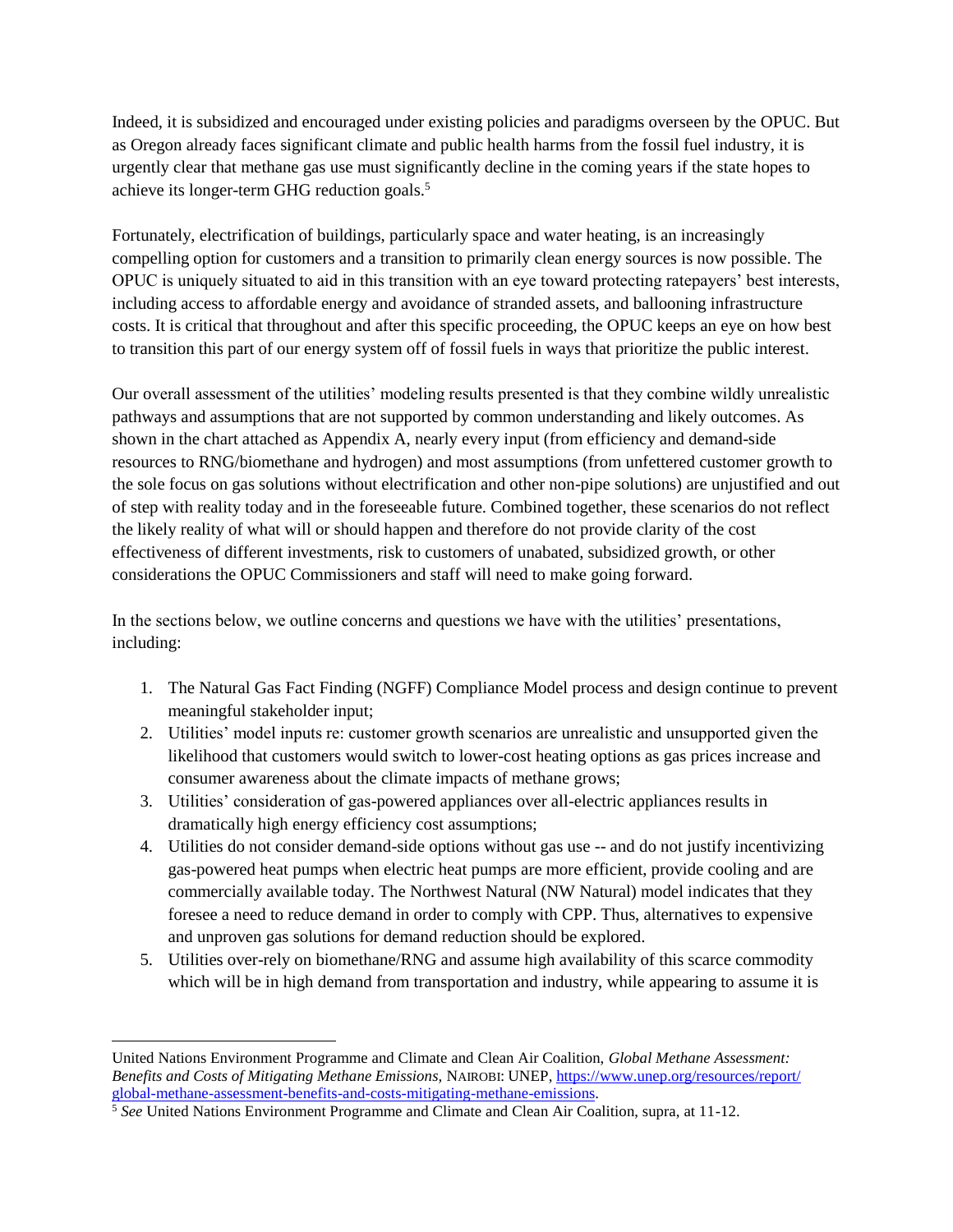carbon neutral in spite of the best available science. NW Natural inappropriately buries the cost of RNG in its "business as usual" scenario;

6. Utilities' inputs regarding green hydrogen are unsupported and unrealistic given how nascent, risky, and limited it is as a resource.

Given the significance of the subject matter of this proceeding -- that billions of dollars and how quickly we transition off of fossil fuels and onto clean energy sources are at stake -- it is critical that the OPUC get this right. To that end, we urge the OPUC to:

- 1. Require utilities to publicly disclose their models and all critical underlying data, including sources, for their model inputs;
- 2. Require utilities to consider a robust array of regulatory shifts in the next stage of this process, including those that would support electrification, stop the continued expansion of gas infrastructure that will add costs to be borne by a shrinking customer base, and protect lowincome customers from inevitable gas cost increases;
- 3. Require utilities to model realistic electrification scenarios, as it will be important for all stakeholders and the Commission to understand the risks associated with business-as-usual operations and subsidizing new gas hook-ups for gas companies under these scenarios; and
- 4. Ultimately follow-up this proceeding with an integrated analysis of our gas and electric system that will identify least-cost pathways to deep decarbonization that would minimize customer bill increases and protect the public interest.

# **I. We continue to have significant concerns about the NGFF Compliance Model process and design.**

While we applaud the state and the OPUC's decision to dive into this crucial issue, we remain concerned about this proceeding's process and the proposed model's scope. While we appreciate the OPUC Staff's willingness to extend the proceeding's timeline and add additional opportunities for participation after hearing stakeholder input, we still feel that the process has been inherently flawed.

As we stated in our previous comments, the OPUC has given the gas utilities a concerning amount of leeway and control over this proceeding by allowing them to design and run the models. As further explained below, it is not in the gas companies' financial interest to truly investigate and model potential decarbonization trends and scenarios that could undermine their current business model. Exploring alternative options to the scenarios presented by the gas industry will be critical to serve ratepayers' best interests and identify the most cost-effective and realistic outcomes.

Further, as multiple stakeholders raised in the July 20, 2021 stakeholder meeting and again in written comments,<sup>6</sup> we are concerned that the timing and format of the meeting prevented stakeholders from sufficiently weighing in on these important issues. Although the format of Workshop #3 was an improvement over Workshop #2, the nature of an 8-hour meeting during regular work hours prevents many stakeholders from participating. If the OPUC Staff's sincere intention is to proactively assess and

 $\overline{a}$ 

<sup>6</sup> *See* Comments by Climate Solutions et al., *Re: Natural Gas Fact Finding Session 2*, Oregon Public Utilities Commission Docket No. UM-2178 (July 26, 2021).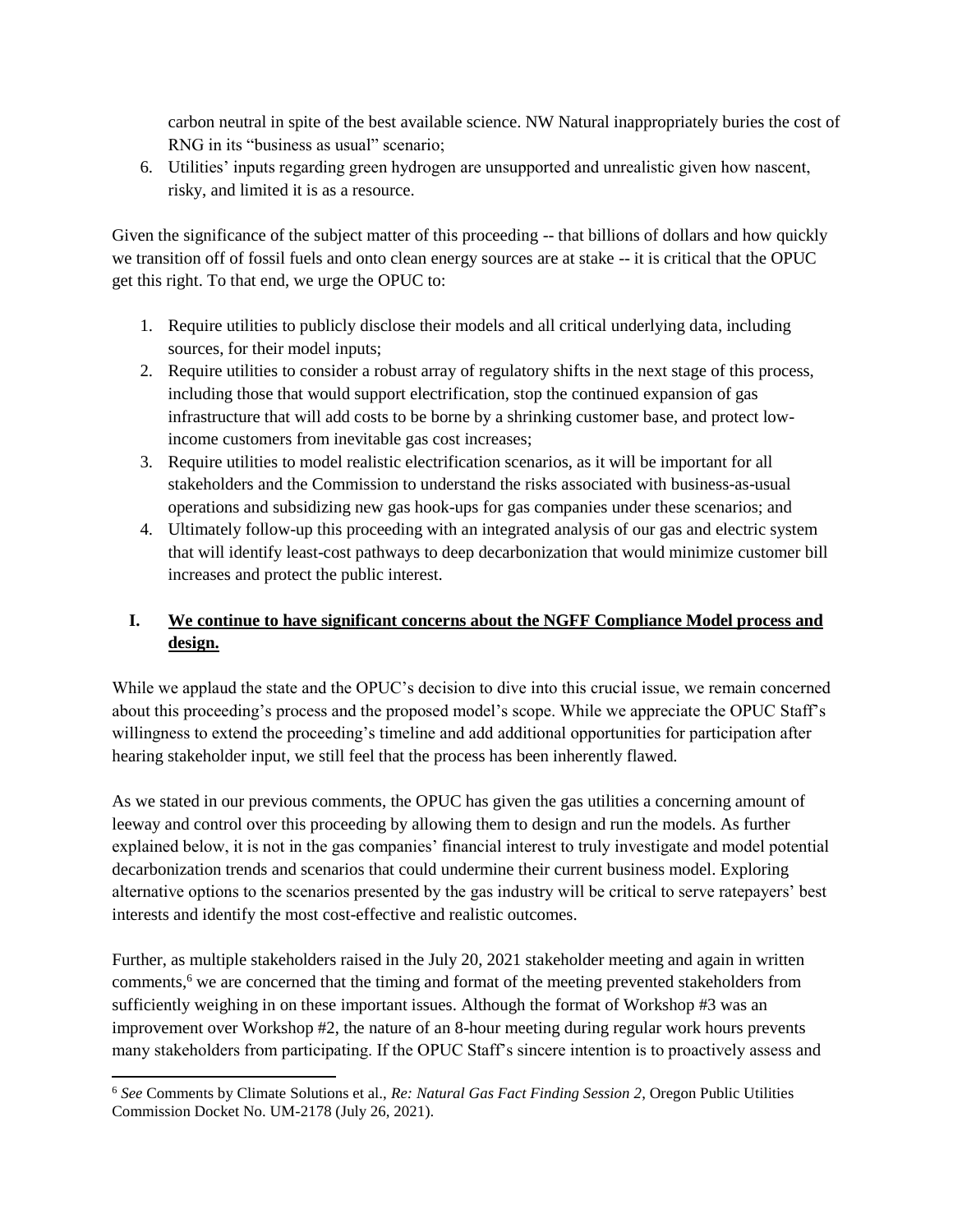address equity implications of Climate Protection Program (CPP) compliance by the gas utilities, the perspectives of environmental justice and impacted communities are essential to achieving that aim, and the process should be tailored to ensure those voices are heard.

Thus, we recommend the OPUC Staff 1) adjust the format of all future stakeholder meetings so that nongas-utility parties can meaningfully participate, including re-enabling the participant video and chat functions, 2) commit to having dedicated listening sessions and meetings with environmental justice organizations if these all-day meetings are not enabling participation, and 3) guarantee transparency of all model inputs and the basis for these inputs to allow for meaningful and diverse stakeholder participation.

Additionally, despite multiple calls for transparency, stakeholders have not received clear information regarding the model inputs or the sources for these inputs. Indeed, Northwest Natural did not cite the majority of sources for their assumptions during the September 14 presentation. We have outlined some data and source gaps below, but ultimately the lack of data and model transparency prevents stakeholders from effectively evaluating gas companies' inputs and assumptions, which in turn makes it virtually impossible to sufficiently assess model results.

Finally, after seeing the utilities' presentations, we remain concerned that the models do not consider the CPP pathways' impacts on other sectors. Different sectors, like electricity generation or transportation, draw from a common pool of physical resources, so the choice by one sector to use a resource affects other sectors. For example, and as will be explained further below, consuming all available biomethane to provide low-temperature heating services, where there are other cost-effective, more efficient options, denies potentially valuable biomethane to other sectors, such as marine propulsion, high-temperature industrial heating, and long-duration seasonal electricity storage. The same may be true for other gas utility compliance tools, like green hydrogen. Gas utilities' CPP pathways should be examined using economy-wide modeling, such as that conducted by Evolved Energy Research on behalf of Renewable Northwest, the Clean Energy Transition Institute, and GridLab,<sup>7</sup> or E3 for the California Energy Commission.<sup>8</sup> Only in this way can the state account for linkages among sectors and develop CPP compliance pathways that are, as near as possible, optimal for Oregon.

 $\overline{a}$ <sup>7</sup> *See* EVOLVED ENERGY RESEARCH, OREGON CLEAN ENERGY PATHWAYS FINAL REPORT (June 15, 2021), [https://uploads-](https://uploads-ssl.webflow.com/5d8aa5c4ff027473b00c1516/60de973658193239da5aec7b_Oregon%20Clean%20Energy%20Pathways%20Analysis%20Final%20Report.pdf)

[ssl.webflow.com/5d8aa5c4ff027473b00c1516/60de973658193239da5aec7b\\_Oregon%20Clean%20Energy%20Path](https://uploads-ssl.webflow.com/5d8aa5c4ff027473b00c1516/60de973658193239da5aec7b_Oregon%20Clean%20Energy%20Pathways%20Analysis%20Final%20Report.pdf) [ways%20Analysis%20Final%20Report.pdf.](https://uploads-ssl.webflow.com/5d8aa5c4ff027473b00c1516/60de973658193239da5aec7b_Oregon%20Clean%20Energy%20Pathways%20Analysis%20Final%20Report.pdf)

<sup>8</sup> *See* DAN AAS ET AL., THE CHALLENGE OF RETAIL GAS IN CALIFORNIA'S LOW-CARBON FUTURE: TECHNOLOGY OPTIONS, CUSTOMER COSTS, AND PUBLIC HEALTH BENEFITS OF REDUCING NATURAL GAS USE, Energy and Environmental Economics, Inc. & University of California, Irvine (2019), [https://www.energy.ca.gov/](https://www.energy.ca.gov/%20sites/default/files/2021-06/CEC-500-2019-055-F.pdf)  [sites/default/files/2021-06/CEC-500-2019-055-F.pdf.](https://www.energy.ca.gov/%20sites/default/files/2021-06/CEC-500-2019-055-F.pdf)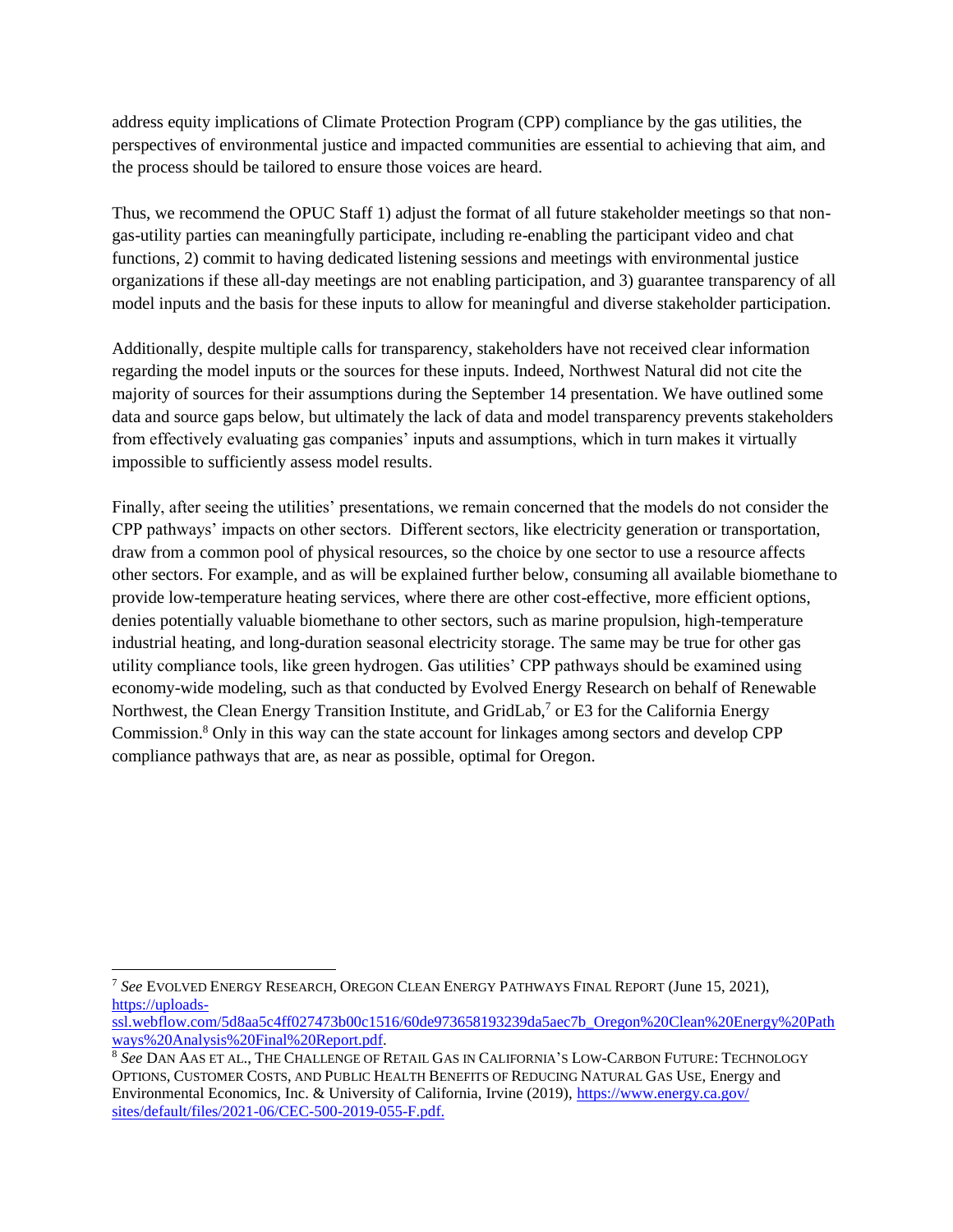# II. **After seeing the utilities' presentations, we have significant concerns about the model inputs and findings.**

#### **Customer Growth/Decline Scenarios**

 $\overline{a}$ 

All of the utilities anticipate growth in the number of gas users in their territories. Expecting customer growth on the gas system runs counter to logic for a few reasons, which we go into further below but include:

- Recent climate-driven disasters and public awareness will drive consumer choice away from fossil fuels;
- Local governments (as well as state and federal policies) will likely increasingly implement measures to encourage electrification; and
- Gas prices may go up with increased CPP regulatory costs, causing some customers to defect from gas service.

Additionally, because properly forecasting the customers on each of the utility's systems is at the crux of producing an accurate assessment of costs, the methodologies the utilities use to predict the number of future customers expected on their systems is key. The utilities must better support their assertions that they will continue to grow.

After a year of climate-driven disasters near and far, including deadly high temperatures, calamitous fires and floods, and ubiquitous news coverage about the impacts of climate change, continued business-asusual growth in the gas system is highly unlikely. Even if ratepayers are not seeking fuel-switching options on their own, limiting or eliminating new and existing methane gas hookups will continue to present an option to local communities searching for avenues to meet their climate goals. Communities on both sides of the country are exploring, or have adopted, building electrification measures and the trend is only going to spread. The 50th city in California adopted local gas ban/building electrification policies on September 23, 2021, joining cities from Seattle to San Francisco to New York.<sup>9</sup> This is one of many clean energy trends coming to Oregon, and local cities and counties are already considering such a move.

Further, assuming consumers in a utility's service territory remain unconcerned about reducing their own carbon footprint, the cost of a product is always a profound motivator in moving customers to a competitor. Increased customer growth in the gas sector is unlikely with the expected additional costs associated with Climate Protection Program compliance, especially in conjunction with the expensive planned emissions-reduction products on which the utilities are relying to meet their obligations. While the gas industry models average bill impacts to be lessened due to massive expenditures on energy efficiency measures, those effects will be unevenly distributed. This means that some customers will likely choose to leave the gas system when faced with gas prices that are two to three times current prices rather than pay for those expensive and only modestly-effective efficiency upgrades.

<sup>9</sup> *See* Rob Nikolewski, Encinitas bans natural gas in new buildings, including homes, Los Angeles Times (Sept. 23, 2021), [https://www.latimes.com/california/story/2021-09-23/encinitas-electric-ordinance.](https://www.latimes.com/california/story/2021-09-23/encinitas-electric-ordinance)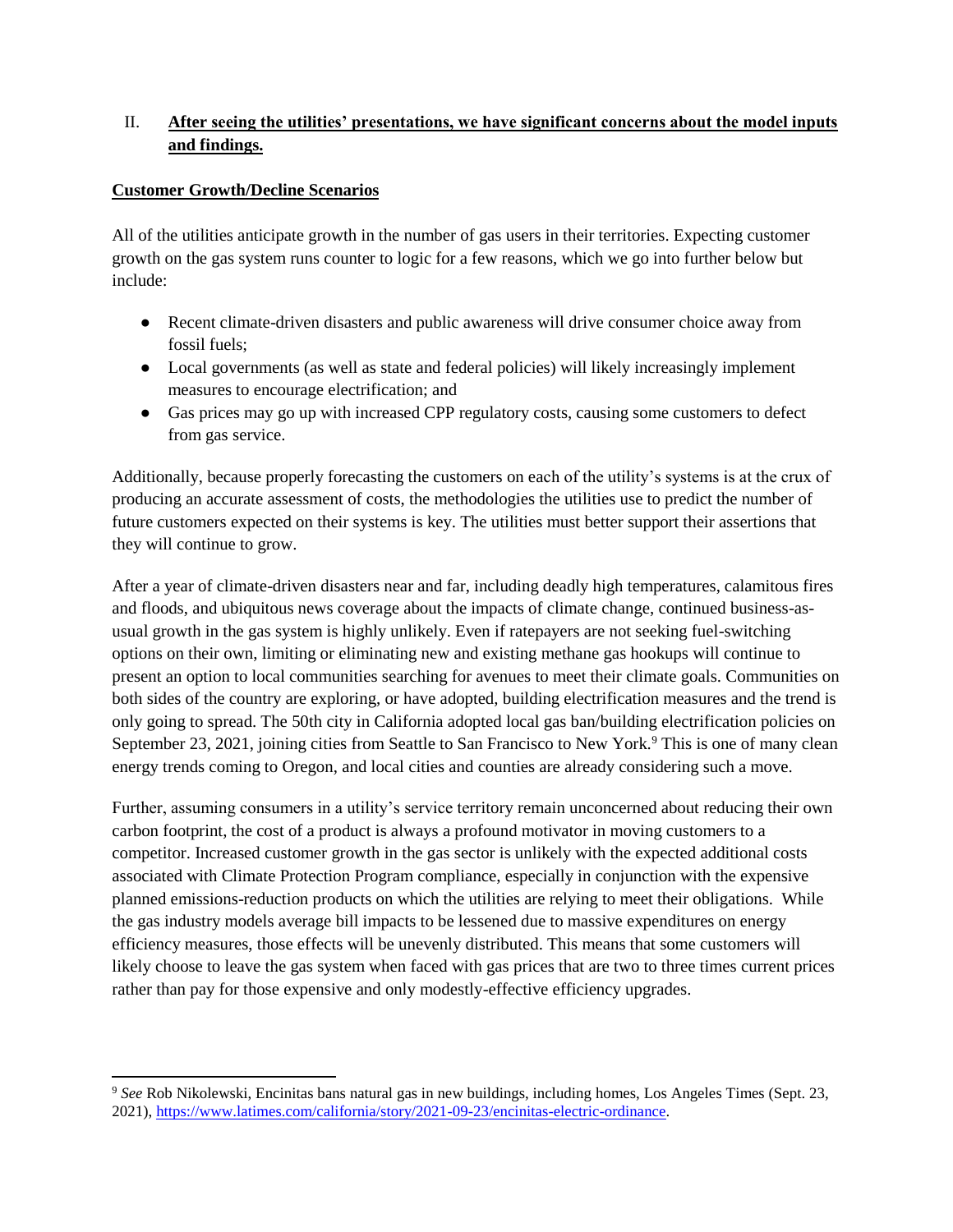We specify our questions and concerns as to each utility's model results below.

#### Northwest Natural (NW Natural)

Northwest Natural anticipates that between now and 2050 it will gain over 185,000 new residential customers in Oregon and nearly 100,000 new customers in Washington. Northwest Natural provides no support for the evidence it used to come to these projections.

First, we request a breakdown of customer growth by region, as Avista provided. The Portland metropolitan area is the heart of Northwest Natural's service territory; both the City of Portland and Multnomah County recognize carbon reduction efforts taken to date have not been sufficient to meet the region's climate goals. With the adoption of 100% Clean Electricity for All (HB 2021), local governments and residents will be looking for ways to move away from direct use of natural gas, which in Multnomah County is the third major source of local carbon emissions.<sup>10</sup> Multnomah County has already passed a resolution to stop constructing new county buildings with gas and other fossil fuels. Northwest Natural serves other cities with firm plans to reduce emissions, like Eugene. For a period of time, the Eugene Water & Electric Board offered incentives to EWEB customers to convert from existing natural gas or oil-burning heating systems to an electric heat pump or hot water heater.<sup>11</sup> Granular data about whether and how many of Northwest Natural's customers either defected from the utility or reduced consumption by region could be helpful in predicting how future policy changes might impact the utility. Similarly, customer growth in new buildings versus the number of existing buildings that switch from natural gas could be useful to see if policies in different regions are impacting customer choice.

Second, again, as Avista provided, customer trends by month could be useful to evaluate whether warming trends have impacted customer choice. Replacing gas furnaces (accounting for 4.7% of gas use in Northwest Natural's territory), with electric heat pumps that also have the ability to cool seems all but assured. According to the U.S. National Oceanic and Atmospheric Administration, this summer tied for the hottest on record. Did Northwest Natural see any differences in customer growth this past summer?

With respect to its expected commercial customer growth, it would be helpful to know what trends Northwest Natural has observed, and why it anticipates its commercial customer base will increase.

## Avista

Avista currently serves 362,000 customers. Although recognizing the threat of electrification to its business, it, too, anticipates customer growth. Like NW Natural, Avista's territory encompasses

<sup>10</sup> *See* City of Portland and Multnomah County, *2015 Climate Action Plan Final Progress Report*, p. 20 (2020), available at [https://www.portland.gov/sites/default/files/2020-06/2015-climate-action-plan-final-progress-report](https://www.portland.gov/sites/default/files/2020-06/2015-climate-action-plan-final-progress-report-single-pages-v8.pdf)[single-pages-v8.pdf.](https://www.portland.gov/sites/default/files/2020-06/2015-climate-action-plan-final-progress-report-single-pages-v8.pdf)

<sup>11</sup> *See* Eugene Water & Electric Board, *Pre-Meeting Q&A from the Board* (Aug. 17, 2018), [http://www.eweb.org/about-us/board-of-commissioners/2018-board-agendas-and-minutes/08-07-18-board](http://www.eweb.org/about-us/board-of-commissioners/2018-board-agendas-and-minutes/08-07-18-board-agenda/08-07-18-commissioner/staff-qanda)[agenda/08-07-18-commissioner/staff-qanda.](http://www.eweb.org/about-us/board-of-commissioners/2018-board-agendas-and-minutes/08-07-18-board-agenda/08-07-18-commissioner/staff-qanda)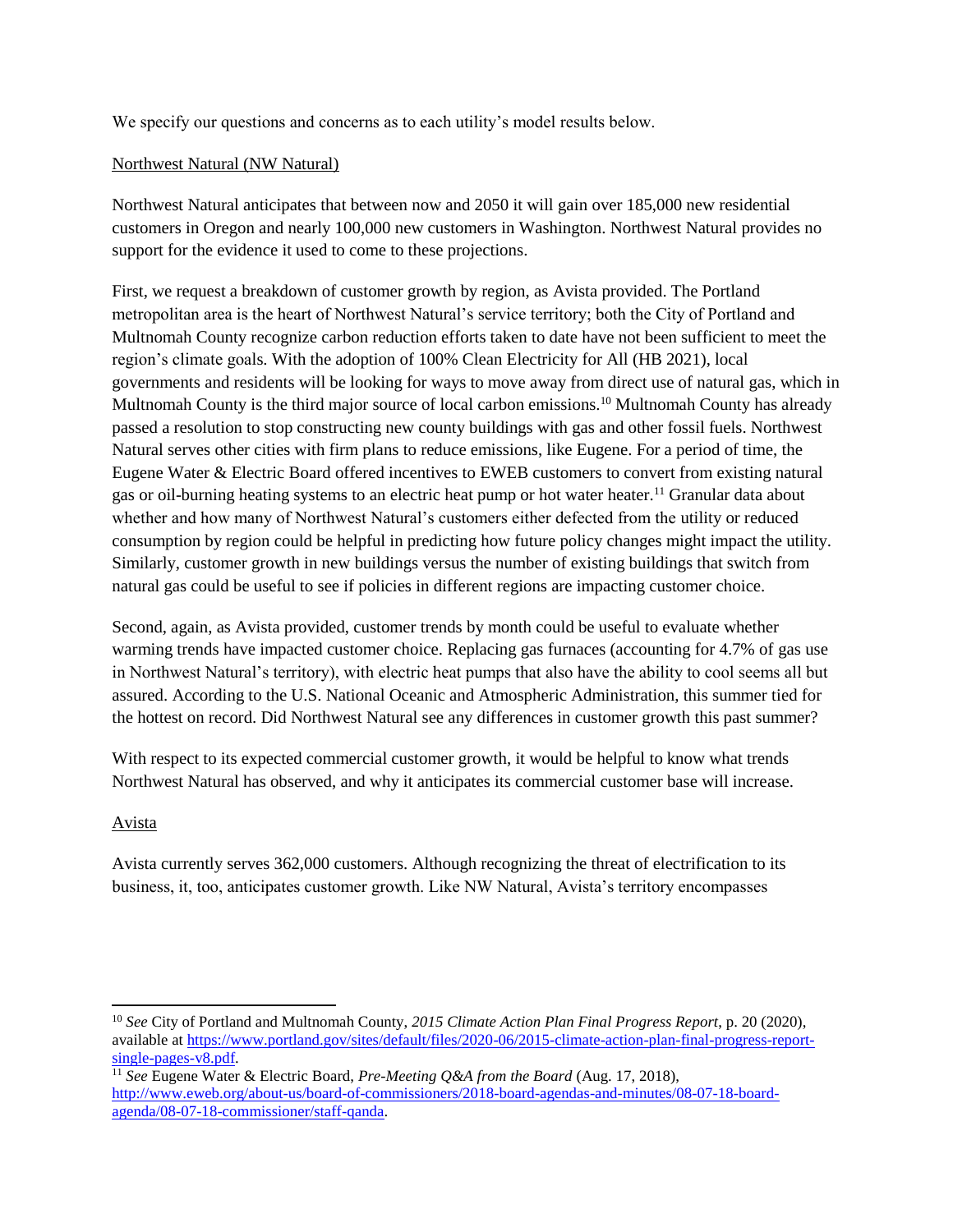communities with climate action plans, such as Ashland<sup>12</sup> and Talent,<sup>13</sup> both of which have proposed to eliminate methane gas in their communities. While Avista provides a breakdown of its customer forecasts by region, data related to customer growth and gas use per customer for Avista customers in the Ashland and Talent areas might better forecast trends as customers become more concerned about climate change.

## Cascade

Cascade delivers natural gas to 299,000 total customers. Like the other utilities, Cascade expects increased growth in its system. As with NW Natural and Avista, Cascade's service territory encompasses at least one community with a climate action plan. Meanwhile, Bend intends to reduce its fossil fuel use by 40% by 2030 and 50% by 2050.<sup>14</sup> Customer trends, including customer growth by region and customer growth in new buildings versus the number of existing buildings that switch from natural gas, could be useful to see if policies in different regions are impacting customer choice.

# **Energy Efficiency**

In their latest revision to their compliance model, it appears NW Natural is proposing spending an additional \$4.2 billion on energy efficiency incentives between 2022 and 2050 as part of overall CPP Compliance Costs. <sup>15</sup> In some years the annual spending on energy efficiency costs was projected to **exceed \$150 million per year.**<sup>16</sup> This is a significant increase compared to the \$24 million NW Natural contributed to Energy Trust of Oregon (ETO) energy efficiency programs in 2020. 17

There is no doubt that increasing the energy efficiency of heating solutions is critical to achieving the level of carbon emissions reductions that are required to achieve a net-zero emissions future. It is also true that reducing demand for fossil methane gas is essential to lower carbon emissions from the methane gas industry. Large increases in ratepayer-funded spending on energy efficiency are likely to be warranted to achieve state decarbonization goals. However, the key questions should be:

- *What are the most cost-effective efficiency solutions to fund in order to achieve this reduction in gas consumption?*
- *Which solutions position Oregon best for a zero-carbon future?*
- *How are those energy efficiency dollars best spent to enable low income ratepayers to benefit from lower energy costs?*
- *Which solutions best serve the interest of all ratepayers? In other words, what else could that much ratepayer investment be spent on to achieve the optimal outcomes for ratepayers?*

<sup>14</sup> See City of Bend, Community Climate Action Plan, p. 5,

<sup>12</sup>*See* City of Talent, *Comprehensive Plan, Appendix A: Talent Clean Energy Action Plan 2018-2030*, p. 8, [http://www.cityoftalent.org/SIB/files/Planning/Development\\_Codes/8-1%20Comprehensive%20Plan-](http://www.cityoftalent.org/SIB/files/Planning/Development_Codes/8-1%20Comprehensive%20Plan-) [\(Effective%2012-20-19\).pdf.](http://www.cityoftalent.org/SIB/files/Planning/Development_Codes/8-1%20Comprehensive%20Plan-)

<sup>&</sup>lt;sup>13</sup> *See* Ashland Climate and Energy Action Plan, p. 52, [https://ashlandor.org/wp-content/uploads/Ashland-Climate](https://ashlandor.org/wp-content/uploads/Ashland-Climate-and-Energy-Action-Plan_pages.pdf)[and-Energy-Action-Plan\\_pages.pdf.](https://ashlandor.org/wp-content/uploads/Ashland-Climate-and-Energy-Action-Plan_pages.pdf)

https://www.bendoregon.gov/home/showpublisheddocument/43462/637073547937400000

<sup>15</sup> NW Natural provided this revised data via the docket list on September 24, 2021, *the day that public comments were due*.

<sup>16</sup> NW Natural Revised Presentation at 48.

<sup>&</sup>lt;sup>17</sup> *See* Energy Trust of Oregon, Report of Independent Auditors and Financial Statements, December 31, 2020.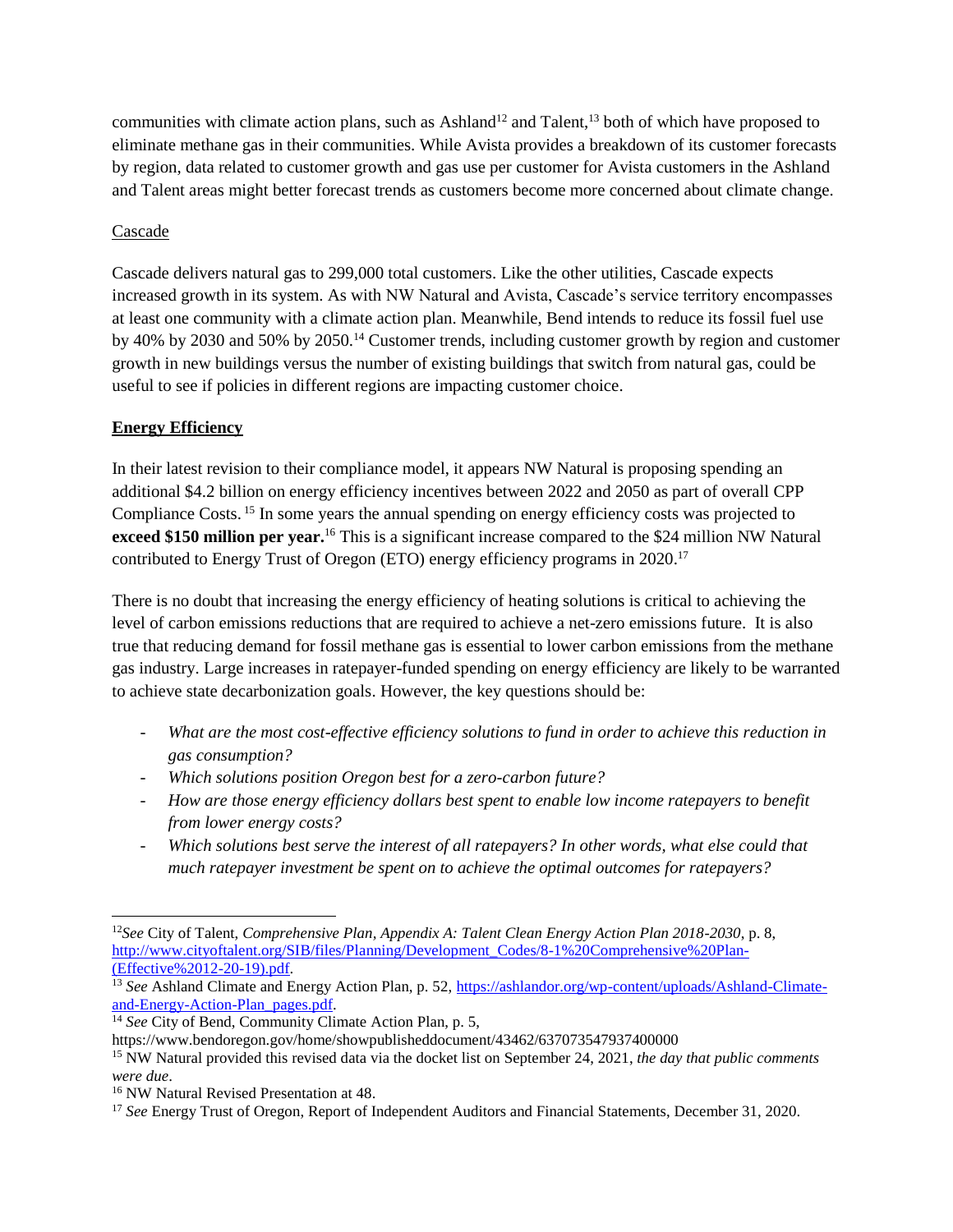To this end, ratepayer funding for energy efficiency expenditures and incentives should take into account the following realities:

- 1. **Gas-fueled appliances will never operate emissions-free.** While the gas-fueled heat pump technologies under development that NW Natural showcased would reduce fuel consumption, their reduction impacts are modest  $-20$  to 50% lower than existing gas appliances. Lower carbon intensity gas solutions like RNG and Hydrogen are not carbon neutral, as documented below. In the NW Natural model, even with optimistic assumptions about the availability of low carbon gas alternatives, there is still 20% of the gas supply coming from fossil gas in 2050. Therefore, even these slightly more efficient gas appliances will still be emitting carbon in 2050.
- 2. **Incentives for gas appliances lock-in customers to the gas infrastructure system for decades.**  In order for a gas appliance incentive to fully depreciate, the receiving customer would have to stay on the gas system for 10 to 20 years. This may be attractive to the gas industry to preserve customers, but alternative and lower-cost methods to reduce demand should be explored including shifting customers away from gas and toward available, cost-effective, carbon-free heating solutions especially as gas rates are expected to increase significantly.
- 3. **Gas distribution systems will continue to leak methane.** Renewable natural gas is still methane and when it leaks into the atmosphere it has the same impacts as unburned fossil methane. The Gas Index, a recent study on gas leaks in cities across the US, showed that Portland, OR had leakage rates of over 5% - *much higher than the national average* and making the emission impacts from methane consumption in Portland worse than  $\text{coal.}^{18}$  Gas appliance efficiency will not overcome this fundamental flaw with gas distribution systems.
- 4. **Gas-fueled heat pump technology is not ready to scale whereas electric heat pumps are a mature technology and are already scaling**. The gas heat pump devices that were showcased are in development, but not available on the market. From their presentation, NW Natural seemed to assume that a significant percentage of customers would have gas-fueled heat pumps by 2025. It is unrealistic that a technology that is not yet on the market would replace a significant percentage of NW Natural's existing gas furnaces within the next 3 years. For reference, electric heat pump water heater development has taken 15 years of concerted effort from manufacturers and utilities to achieve a modest share of the water heater market today and those devices offer much more dramatic energy savings than gas heat pump water heaters will be able to deliver. Therefore, it is likely that it will take decades before these gas devices are readily available in the market and adopted by consumers. It also remains to be seen whether customers will see the value in unproven, expensive appliances that only offer modest efficiency gains over conventional gas appliances – even with incentives. Electric heat pumps for water and space heating have been on the market for decades, are cost-effective today, and operate with fewer emissions as the grid accelerates to 100% clean energy.
- 5. **Gas appliance efficiency gains do not offset the increased cost of methane gas.** Despite billions of dollars of spending on energy efficiency incentives for unproven gas heat pump

<sup>18</sup> *See* MASON INMAN ET AL., THE GAS INDEX, Global Energy Monitor, (2020), [https://thegasindex.org/wp-content/](https://thegasindex.org/wp-content/%20uploads/2020/12/Gas-Index-report-2020-final.pdf?hsCtaTracking=17ccb21f-c72b-42fe-a465-fccbcc037407%7C%200537ae90-a261-4dd1-a4bf-cfc78d6c4c69)  [uploads/2020/12/Gas-Index-report-2020-final.pdf?hsCtaTracking=17ccb21f-c72b-42fe-a465-fccbcc037407%7C](https://thegasindex.org/wp-content/%20uploads/2020/12/Gas-Index-report-2020-final.pdf?hsCtaTracking=17ccb21f-c72b-42fe-a465-fccbcc037407%7C%200537ae90-a261-4dd1-a4bf-cfc78d6c4c69)  [0537ae90-a261-4dd1-a4bf-cfc78d6c4c69.](https://thegasindex.org/wp-content/%20uploads/2020/12/Gas-Index-report-2020-final.pdf?hsCtaTracking=17ccb21f-c72b-42fe-a465-fccbcc037407%7C%200537ae90-a261-4dd1-a4bf-cfc78d6c4c69)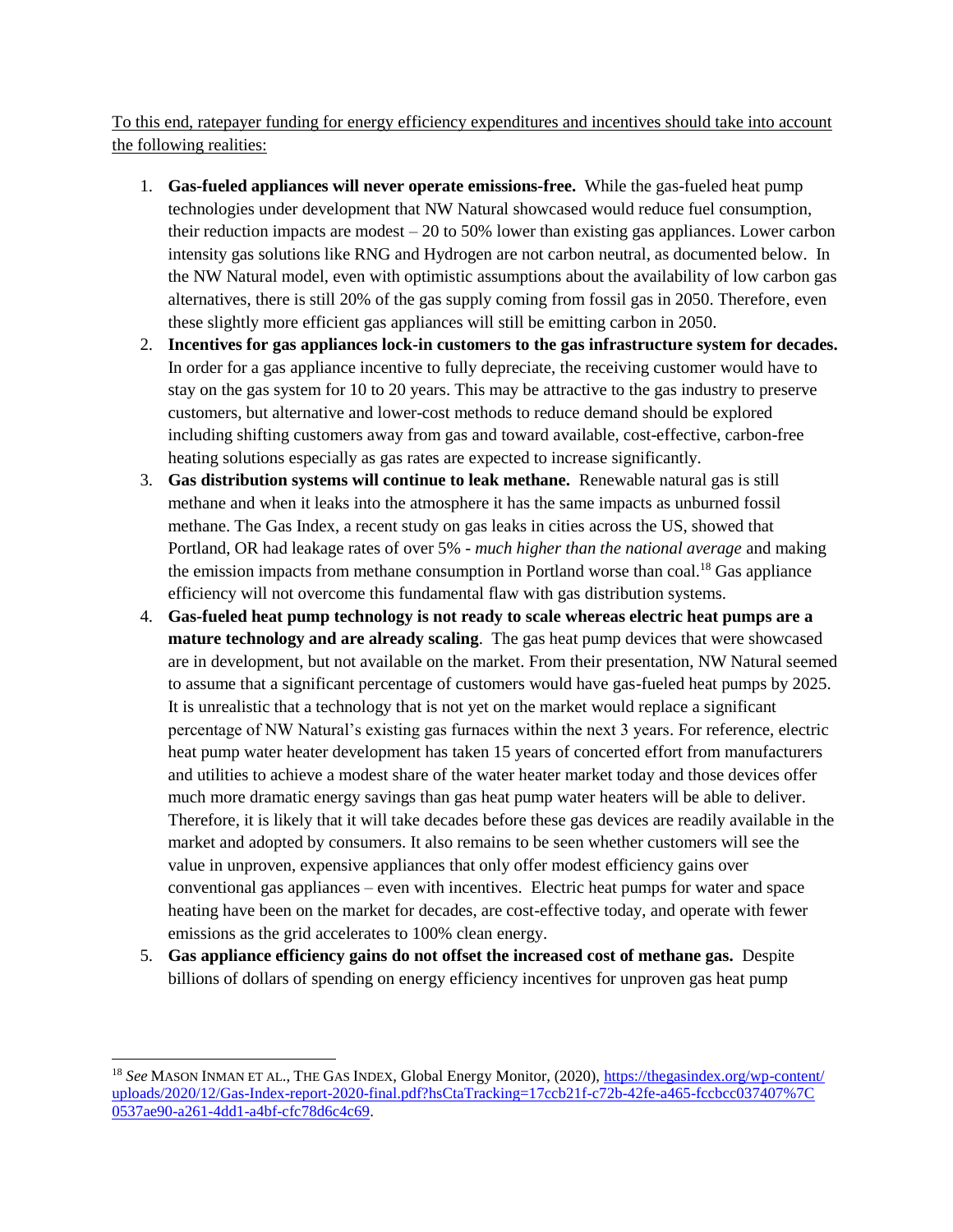appliances, all of NW Natural's models showed that residential and commercial gas bills were still expected to rise by 20–60% due to the high cost of low carbon gas fuels.<sup>19</sup>

- 6. **Electric heating solutions will be emissions-free by 2040.** While the prototyped gas-fueled heat pump technologies would produce slightly fewer carbon emissions once they hit the market, allelectric heating solutions will operate 100% emissions-free by 2040, and 90% emissions-free by 2035, and 80% emissions-free by 2030 due to HB 2021, Oregon's recently passed 100% clean energy law. This means that a new electric appliance purchased today will likely be operating close to emissions-free in its useful lifetime. The most recent study comparing electric heat pumps to gas heating showed that even with the existing electric grid, emissions for residential heating are reduced by 70% by employing electric heat pumps today.<sup>20</sup>
- 7. **Electricity from wind and solar is now the cheapest form of energy, whereas low carbon methane alternatives are much more expensive than fossil gas.** Even in the optimistic forecasts from NW Natural, methane gas costs would triple by 2050 due to the expense of creating lower-carbon gas alternatives.<sup>21</sup> On the contrary, the cost of generating electricity with wind and solar continues to decline year after year and is forecast to decline further.<sup>22</sup>
- 8. **The most cost-effective way to reduce methane consumption is through electrification, not slightly more efficient gas appliances.** Multiple studies by universities and energy research organizations all reach the same conclusions: the most cost-effective way to reduce carbon emissions from buildings in the Northwest is to rapidly electrify water and space heating. The recently published Oregon Clean Energy Pathways study by Evolved Energy showed that a clean energy scenario with "slow demand-side electrification results in a significant increase in costs" compared to rapid electrification scenarios.<sup>23</sup> Just as gasoline-powered cars with slightly improved fuel economy will not solve the transportation emissions problem, slightly more efficient methane burning appliances will not decarbonize buildings.
- 9. **Weatherization programs are critical for many low-income and rural ratepayers to benefit from energy efficiency.** Many older homes in Oregon need envelope improvements to bring them up to code and enable reduced energy consumption. In some cases, more efficient appliances are not effective without these upgrades. Weatherization improvements reduce energy usage regardless of fuel choice.
- 10. **Efficient, electric heating options exist even for industry.** NW Natural proposes a large industrial and commercial energy efficiency effort.<sup>24</sup> It is critical that efforts to increase efficiency also prepare Oregon well for deep emissions reductions; locking customers into technology that can only achieve modest emissions reductions would be suboptimal when there are other options

<sup>19</sup> NW Natural Presentation at 52, 60, 64, 68, 72.

<sup>20</sup> *See* Theresa Pistochini, *Greenhouse gas emission forecasts for electrification of space heating in residential homes in the United States* (webinar presentation), UC DAVIS WESTERN COOLING EFFICIENCY CENTER, [https://ucdavis.app.box.com/s/dqja4itdlh1wwicyjh6wag5yswwf97tc.](https://ucdavis.app.box.com/s/dqja4itdlh1wwicyjh6wag5yswwf97tc) 

<sup>21</sup> NW Natural Presentation at 41.

<sup>22</sup> *See* LAZARD LEVELIZED COST OF ENERGY VERSION 14.0 (October 2020),

[https://www.lazard.com/media/451419/lazards-levelized-cost-of-energy-version-140.pdf.](https://www.lazard.com/media/451419/lazards-levelized-cost-of-energy-version-140.pdf)

<sup>23</sup> *See* EVOLVED ENERGY RESEARCH, OREGON CLEAN ENERGY PATHWAYS FINAL REPORT (June 15, 2021), [https://uploads-](https://uploads-ssl.webflow.com/5d8aa5c4ff027473b00c1516/60de973658193239da5aec7b_Oregon%20Clean%20Energy%20Pathways%20Analysis%20Final%20Report.pdf)

[ssl.webflow.com/5d8aa5c4ff027473b00c1516/60de973658193239da5aec7b\\_Oregon%20Clean%20Energy%20Path](https://uploads-ssl.webflow.com/5d8aa5c4ff027473b00c1516/60de973658193239da5aec7b_Oregon%20Clean%20Energy%20Pathways%20Analysis%20Final%20Report.pdf) [ways%20Analysis%20Final%20Report.pdf.](https://uploads-ssl.webflow.com/5d8aa5c4ff027473b00c1516/60de973658193239da5aec7b_Oregon%20Clean%20Energy%20Pathways%20Analysis%20Final%20Report.pdf)

<sup>24</sup> NW Natural Presentation at 18.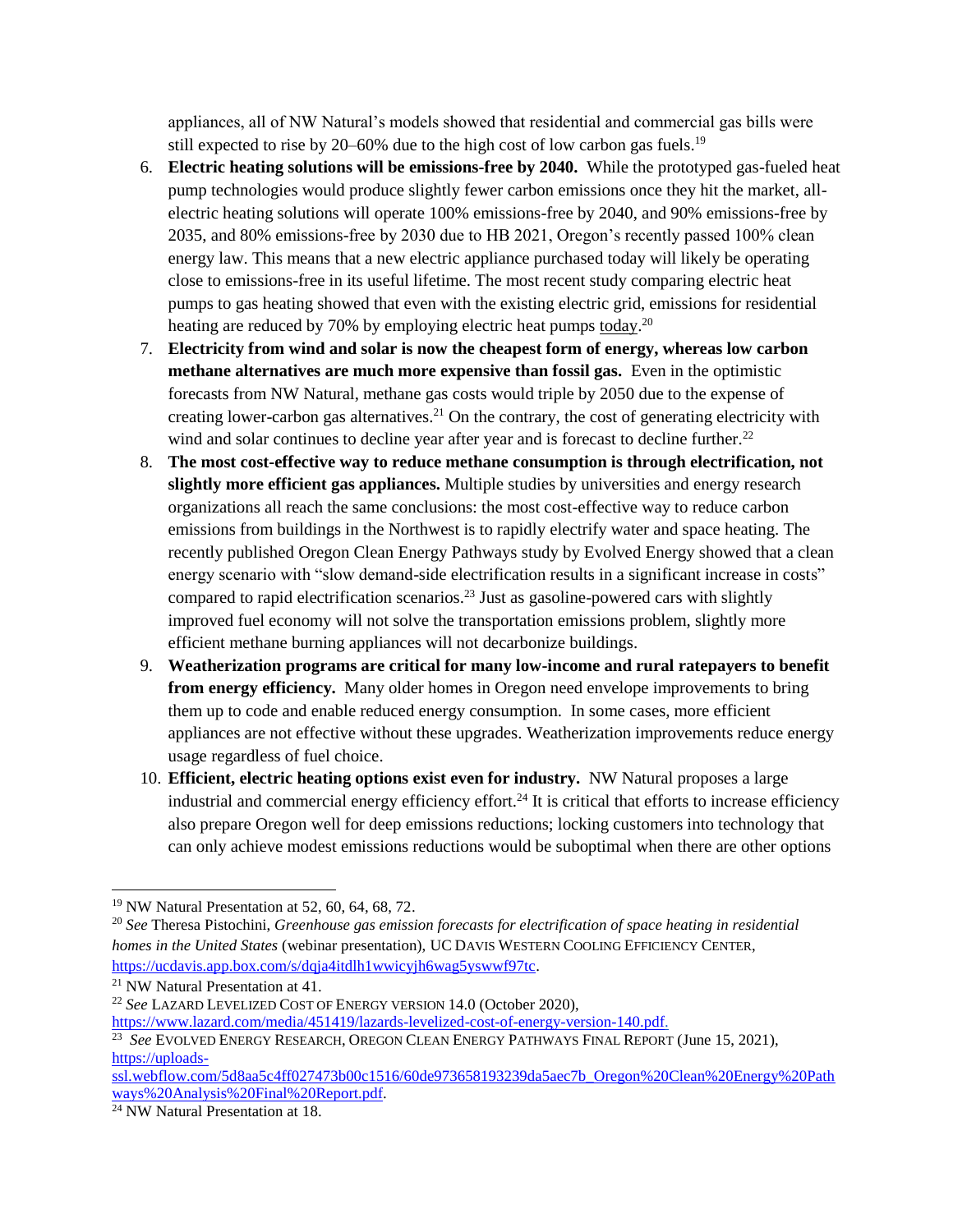available, such as commercial induction cooking and commercial/industrial-scale heat pumps. Electric heat pumps are well-positioned to efficiently serve commercial/industrial heating needs below 150 degrees Celsius, which accounts for a substantial portion of the greenhouse gas emissions of commercial/industrial heating, as detailed in a recent report.<sup>25</sup> Incentives should be directed to low-greenhouse gas emissions technologies, and before embarking on a huge industryfocused gas efficiency effort, alternative efficient, electric technologies should be examined.

11. **Continued gas heating will frustrate achieving greenhouse gas emission goals.** Methane releases result in 86+ times the atmospheric warming effects of carbon dioxide over 20 years the period during which global emissions must be brought under control to hold to a 1.5º C planetary warming. Fugitive emissions from wells and pipelines contribute significantly (1% to 9% of throughput per Union of Concerned Scientists),  $26$  in addition to the CO2 emissions from the gas when 100% combusted. While the leakages might be brought under control, there is little evidence this is taking place across the industry. At the same time, electric utilities are rapidly phasing out coal power plants and, in Oregon, required by statute to 100% reduction in greenhouse gas emissions (by 2040). Gas-fueled building space and water heating contribute 12% of Oregon's GHG emissions (not counting upstream fugitive wellhead/pipeline emissions), while industrial combustion of gas adds another  $5\%$ .<sup>27</sup> Even if we assume the state achieved 100% emissions elimination elsewhere, the state cannot meet its GHG reduction goals without reducing natural gas combustion.<sup>28</sup> Given the availability of low to zero emissions electricity and conventional heat pump technology, there is no rationale for continuing to burn natural gas.

# For these reasons, **it is essential that Oregon's energy efficiency budgets be optimized for deep energy savings and refocused toward weatherization and high-efficiency electric heat pump solutions for water and space heating**.

Proposed modeling scenarios around energy efficiency should put most of NW Natural's planned energy efficiency spending toward weatherization and building envelope efficiency measures, especially for hard-to-reach segments like multifamily housing. It would also be appropriate to shift funding for incentives for natural gas appliances toward incentives for electric water and space heating solutions. This would be a much more prudent use of ratepayer money and would result in more carbon emissions reductions and lower overall energy expenditures for customers.

## **Demand Side Options**

## **It is evident from the utility modeling presentations that demand reduction will be necessary to comply with the CPP even with their optimistic forecasts for availability of RNG and Hydrogen.**

<sup>27</sup> Measured as a  $CO<sub>2</sub>$  equivalent effect.

<sup>25</sup> *See* PETER ALSTONE ET AL., TOWARD CARBON-FREE HOT WATER AND INDUSTRIAL HEAT WITH EFFICIENT AND FLEXIBLE HEAT PUMPS, Schatz Energy Research Center (August 2021), [http://schatzcenter.org/pubs/2021](http://schatzcenter.org/pubs/2021-heatpumps-R1.pdf) [heatpumps-R1.pdf.](http://schatzcenter.org/pubs/2021-heatpumps-R1.pdf)

<sup>26</sup> *See* UNION OF CONCERNED SCIENTISTS, ENVIRONMENTAL IMPACTS OF NATURAL GAS (June 2014), <https://www.ucsusa.org/resources/environmental-impacts-natural-gas>

<sup>28</sup> *See* EVOLVED ENERGY RESEARCH, OREGON CLEAN ENERGY PATHWAYS RESULTS (May 2021),

<https://www.cleanenergytransition.org/projects/oregon-clean-energy-pathways-analysis> (where modeling analysis concluded that reaching Oregon's "80% below 1990 GHG emissions" goal by 2050 requires fully electrified buildings by 2035 plus whole-building efficiency measures).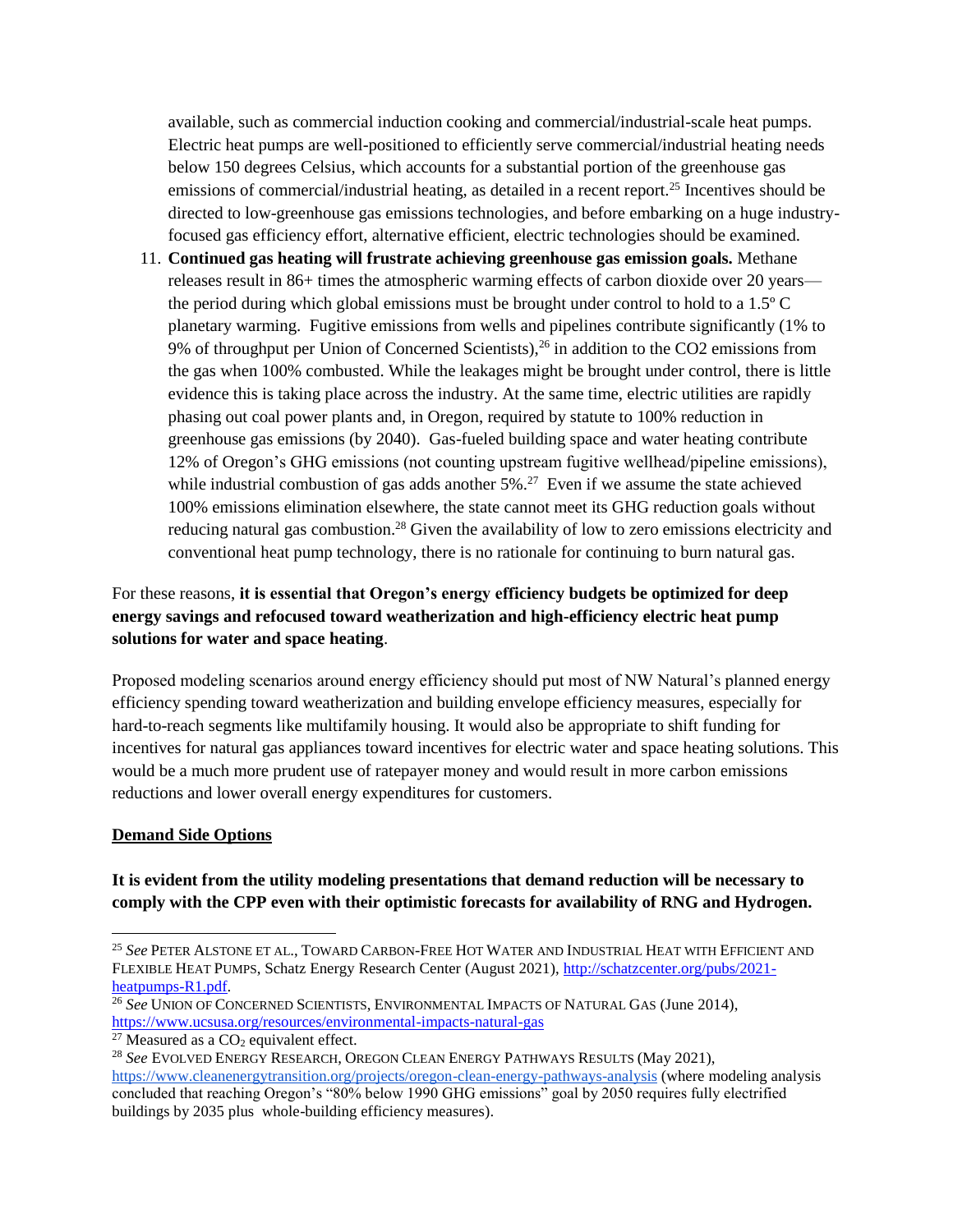NW Natural proposes reducing demand through massive efficiency spending, and Avista and Cascade show gaps between their emissions reductions forecasts and the targets that could only be met by reducing demand due to the limited availability of low carbon gas alternatives.

**One fundamental question to be addressed in this Future of Gas proceeding is how to reduce demand in a way which is cost effective and equitable and consistent with the goal of a zero-carbon emissions future.** Whether it makes environmental technical and economic sense to make further investments in gas systems for space and water heating, or whether there is an alternative future based on electrification of these loads that performs better for customers and for compliance with state climate policies and priorities. The gas utilities have offered speculative futures that assume outcomes, with respect to availability and cost-competitiveness of zero-carbon gas fuels and gas-fueled technologies (distribution systems; gas-fueled heat pumps), that are not in evidence today. In contrast, electric heat pumps for space and water heating and cooling are conventional technologies that have been commercialized for decades, are cost-competitive with gas-fueled technology today, and are already widely used. Moreover, electric heat pump technologies are themselves continuing to evolve to address an ever-wider range of climates and temperatures and to allow retrofits for spaces that may not have preexisting ductwork.

As is the case with many of the other compliance solutions mentioned in the gas utility offerings, it is difficult to evaluate the utility proposals based on the limited details presented. However, it is clear that the demand-side options offered by the gas utilities so far are at best myopic, at worst intentionally misleading in citing only technologies that will perpetuate the gas utility business model regardless of the cost to Oregon energy customers or to the state's climate goals. For instance, Avista only lists "electrification" as a risk to its compliance modeling.<sup>29</sup>

The following recommendations are based on the "Incremental Demand Reduction Options" listed on Northwest Natural's presentation,<sup>30</sup> all of which would necessitate the ongoing existence and maintenance of the methane pipeline system.

#### The Commission Should Consider Demand-Side Options that Do Not Rely on Methane Pipe

**None of the demand-side solutions contemplated in the utility proposals reduce the need for the existing gas system, nor the cost of gas system infrastructure.** Industrial decarbonization is an ambiguous concept that needs to be better defined, but stakeholders are left to assume that, like electric heat pumps with gas back-up, gas heat pumps, and end-use carbon capture and storage, all customer connections to the gas utility system are expected to remain intact. Reducing the throughput of fuel going through the system without shrinking the size of the infrastructure would cause sharp increases in the cost of gas in Oregon, likely increasing the speed of electrification of wealthier customers and leaving those least able to switch fuels on their own to cover the cost of the entire expensive system. This is a risky bet, especially given the uncertainties with the proposed supply-side compliance solutions we discuss later in our comments.

 $\overline{a}$ 

<sup>29</sup> NW Natural Presentation at 10.

<sup>30</sup> *Id.* at 17.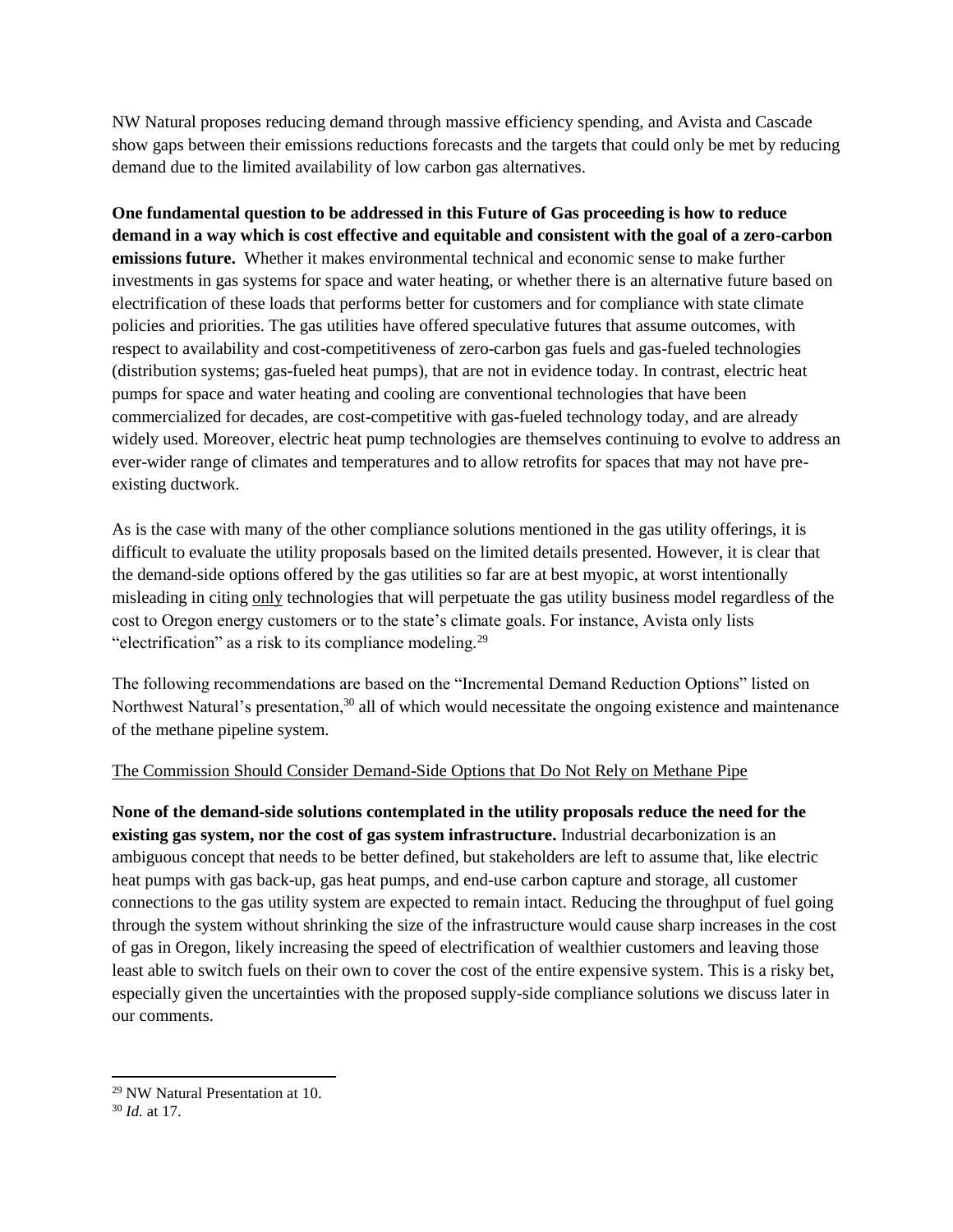Full electrification can accomplish similar or greater emissions reductions without the need to continue building and paying for an entire fossil fuel pipeline system. In the limited cases where electric heat pumps might need backup systems other than electric resistance, the Commission should evaluate delivered fuels as an alternative to maintaining the pipeline system.

# Utilities Should Have to Justify Incentivizing Gas Heat Pumps when Electric Heat Pumps are Significantly More Efficient and are Commercially Available and Cost Competitive Today

- **Existing electric heat pumps are more efficient than gas heat pumps.** Today's electric heat pumps are three to five times more efficient than conventional space and water heating equipment and retain a nearly equal efficiency margin over the gas heat pumps cited in the utility presentations. Best-in-the-market heat pump water heaters are rated with upwards of 4.0 Uniform Energy Factors (UEFs), with most manufacturers currently producing models rated at 3.5 UEF nearly three times the 1.2 UEF achieved by gas heat pumps in the five-site demonstration cited by Northwest Natural.<sup>31</sup> For space heating, electric heat pump efficiencies are even higher. The demonstration examples offered by Northwest Natural claim performance efficiencies between 120% and 150% depending on outdoor air temperature; equivalent electric heat pumps can be over 400% efficient.<sup>32</sup>
- **Electric heat pumps are commercially available and proven; gas heat pumps are a speculative and unnecessary technology.** 80,000 electric heat pump water heaters are produced and sold each year in the US. According to some experts, the earliest methane gas heat pumps are projected to be commercially available is  $2023$ <sup>33</sup> The product is still at the demonstration stage of the commercialization process, meaning that the Commission will have no reliable product and installation cost or at-scale performance information for a robust assessment of the technology for at least several years. There is no reason for Oregon to rely on this subpar, unproven, and possibly much costlier technology when other solutions are readily available today.
- **Electric heat pump technology is cost-competitive with gas and beats combined gas heating and air conditioner cooling.<sup>34</sup>** While electric heat pumps will generally carry higher equipment and installation costs than conventional gas furnaces, the life cycle costs (capital  $+$  fuel  $+$ maintenance) for existing electric heat pumps providing heat and cooling are projected by many studies to be lower than gas furnaces plus electric air conditioning under likely future gas and electricity prices.<sup>35</sup> As heat events in Oregon and across the country have demonstrated, cooling homes and commercial spaces is rapidly becoming a public health necessity. Adding the state's goal of economy-wide deep decarbonization, and assuming the electrical grid continues its current decarbonizing trajectory, the case for electric heat pumps over any gas future is more

[hillbrand/thinking-buying-air-conditioner-consider-heat-pump](https://www.nrdc.org/experts/alex-hillbrand/thinking-buying-air-conditioner-consider-heat-pump)

 <sup>31</sup> *Id.* at 20.

<sup>32</sup> *See* ASA S. HOPKINS ET AL., DECARBONIZATION OF HEATING ENERGY USE IN CALIFORNIA BUILDINGS: TECHNOLOGY, MARKETS, IMPACTS, AND POLICY SOLUTIONS, Synapse Energy (October 2018), [https://www.synapse](https://www.synapse-energy.com/sites/default/files/Decarbonization-Heating-CA-Buildings-17-092-1.pdf)[energy.com/sites/default/files/Decarbonization-Heating-CA-Buildings-17-092-1.pdf.](https://www.synapse-energy.com/sites/default/files/Decarbonization-Heating-CA-Buildings-17-092-1.pdf)

<sup>&</sup>lt;sup>33</sup> According to NEEA representative comment during Workshop #3 ("18 months" projection for availability).

<sup>34</sup> *See* Alex Hillbrand and Alejandra Mejia Cunningham, *Thinking of Buying an Air Conditioner? Consider a Heat Pump,* NATURAL RESOURCES DEFENSE COUNCIL (August 19, 2021)[, https://www.nrdc.org/experts/alex-](https://www.nrdc.org/experts/alex-hillbrand/thinking-buying-air-conditioner-consider-heat-pump)

<sup>35</sup> See SHERRI BILLIMORIA ET AL., THE ECONOMICS OF ELECTRIFYING BUILDINGS, RMI (2018), [https://rmi.org/insight/the-economics-of-electrifying-buildings/.](https://rmi.org/insight/the-economics-of-electrifying-buildings/)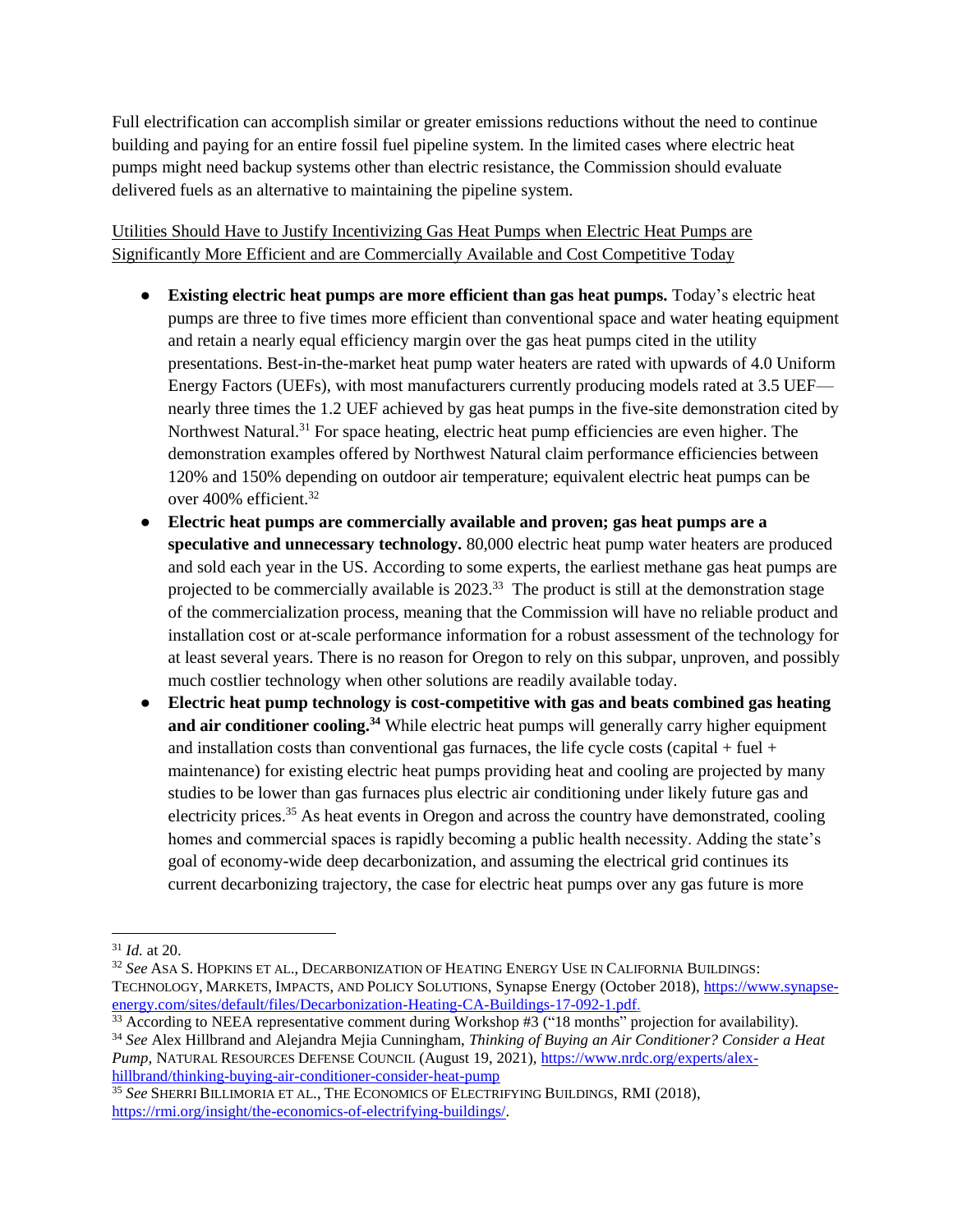compelling still.<sup>36</sup> Heat pump water heating has also been found to be lower cost than gas-fueled alternatives, with savings across the industrial, commercial, and home water heating board. These savings are especially helpful to low-income households.<sup>37</sup>

● **Cold climate electric heat pump technology continues to improve and is already providing heat efficiently to zero degrees Fahrenheit and below.** While heat pump efficiencies by definition decline as outside air temperatures descend, advances in technology (e.g. dual compressors) have enabled cold weather applications not possible with earlier designs. Efficiency Maine cites evidence from "tens of thousands "of heat pump installations (ducted and ductless) across its state of units operating and providing heat "even below -15º."<sup>38</sup> Clean BC describes "cold weather heat pumps "built to work efficiently in conditions down to -25º C, with some systems maintaining an efficiency of over 200% at  $-18^{\circ}$  C (0 $^{\circ}$ F).<sup>139</sup>

Given the availability and efficiencies of air-source heat pumps, together with ongoing technology gains and life-cycle paybacks for space heating and cooling, the only rationale for accepting the gas utilities' speculative projections is to perpetuate the supply and use of gas, notwithstanding the dispositive evidence and arguments that such an outcome is unnecessary, costly, and slows progress toward climate goals. In light of the current performance limitations and cost uncertainties of the technology, the utilities should be required to make a truly compelling argument for why their preferred gas heat pumps should be subsidized by Oregon consumers. Propping up the current gas utility model is not enough of a reason. Until that argument can be made, the Commission should instead invest in the proven, highly efficient electric technologies that are already on the market.

We strongly urge the Commission to broaden the universe of demand-side compliance options to reduce reliance on today's methane gas pipeline system, deprioritize the role played by unproven fossil fuel technologies, and include the advanced electric systems already commercially available.

## **RNG/Biomethane**

Biomethane can play a role in reducing the greenhouse gas intensity of gas service as throughput declines and customers defect to cleaner, more efficient, electric options. But utilities, particularly NW Natural, plan an intensive reliance on biomethane, without properly accounting for its greenhouse gas intensity,

Free Hot Water and Industrial Heat with Efficient and Flexible Heat Pumps.

<sup>36</sup> *See* NEW JERSEY ENERGY MASTER PLAN, developed by Evolved Energy and RMI (2020), [https://rmi.org/new](https://rmi.org/new-jersey-charts-a-practical-affordable-course-to-a-decarbonized-economy/)[jersey-charts-a-practical-affordable-course-to-a-decarbonized-economy/](https://rmi.org/new-jersey-charts-a-practical-affordable-course-to-a-decarbonized-economy/) (Rewiring America found that electric heat pump space and water heating would reduce monthly energy bills for 103 out of 121 million households across America in every US county and across many different climate conditions, saving \$37.3 billion annually). <sup>37</sup>A Schatz Energy Research Center study found that "80% of residential customers, 70% of industrial customers and 60% of commercial customers would pay less for electricity to power a heat pump water heater than they currently pay for gas-fueled water-heating. . .." *See, e.g.,* PETER ALSTONE ET AL., TOWARD CARBON-FREE HOT WATER AND INDUSTRIAL HEAT WITH EFFICIENT AND FLEXIBLE HEAT PUMPS (August 2021), [https://www.researchgate.net/publication/353902434\\_Toward\\_Carbon-](https://www.researchgate.net/publication/353902434_Toward_Carbon-Free_Hot_Water_and_Industrial_Heat_with_Efficient_and_Flexible_Heat_Pumps)

<sup>38</sup> *See* Efficiency Maine, *Heat Pumps,* [https://www.efficiencymaine.com/heat-pumps/.](https://www.efficiencymaine.com/heat-pumps/)

<sup>39</sup> *See* Clean BC: Better Homes, *What is a cold climate heat pump?* (2021), [https://betterhomesbc.ca/products/what](https://betterhomesbc.ca/products/what-is-a-cold-climate-heat-pump/)[is-a-cold-climate-heat-pump/.](https://betterhomesbc.ca/products/what-is-a-cold-climate-heat-pump/)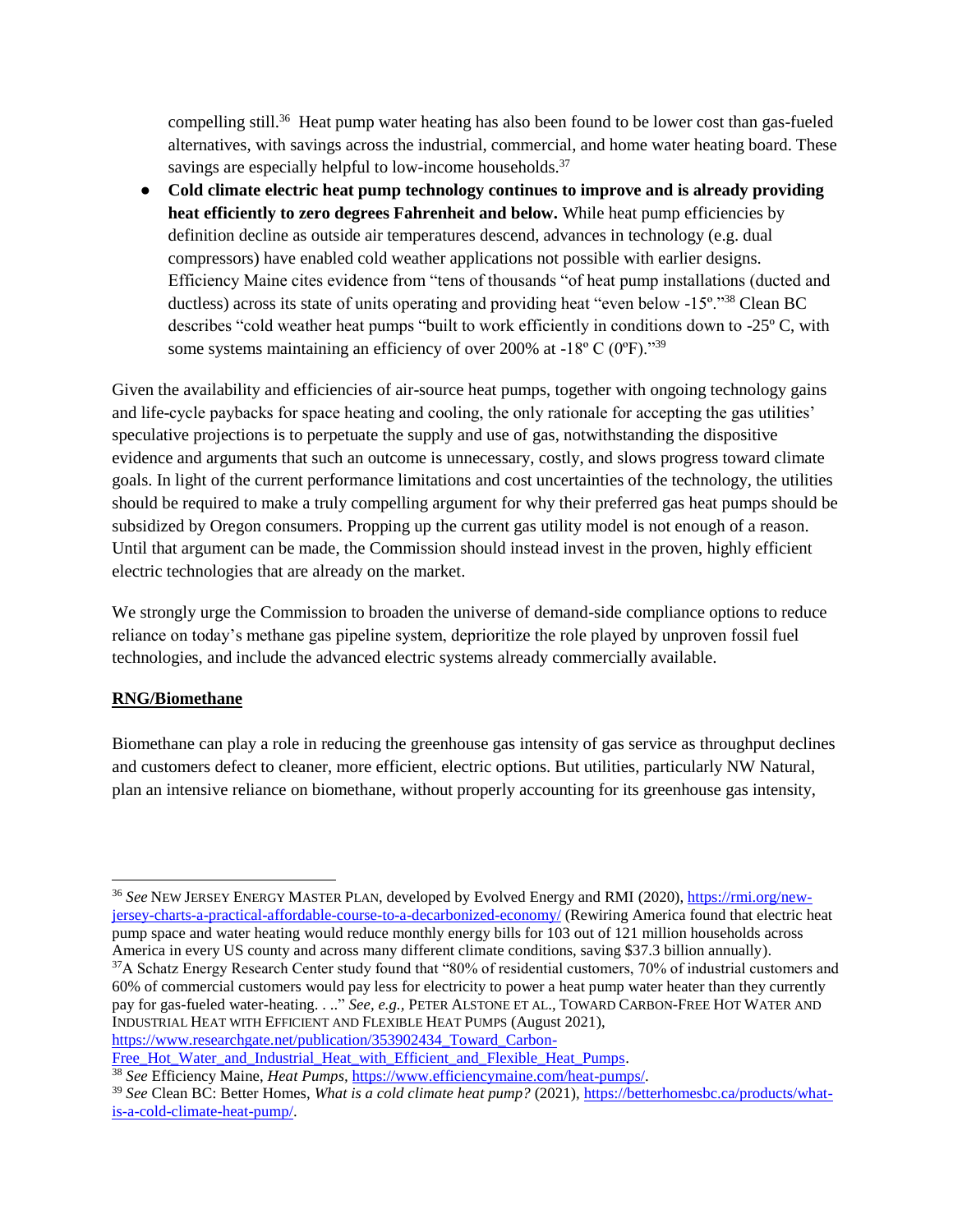and despite its limited supply.<sup>40</sup> Moreover, NW Natural seeks to bury the costs of its intensive biomethane reliance.

Below are specific concerns about modeling inputs:

 $\overline{a}$ 

- 1. **NW Natural improperly treats its actions to implement SB 98 as part of "business as usual," and thus does not include SB 98 costs when tallying the impact on customers of its preferred, biomethane-heavy, strategy for complying with the CPP.**<sup>41</sup> This is improper because SB 98 is unquestionably intended to aid utilities in reducing greenhouse gas emissions (whether it could successfully reduce greenhouse gas emissions is discussed below): regardless, ORS  $757.390(2)(c)$  makes it clear that the policy justification for using biomethane is its impact on greenhouse gas emissions. Furthermore, the quantity targets in ORS 757.396 are phrased as permissive "mays," rather than prescriptive "shalls," indicating that the Commission should examine potential benefits of biomethane procurement along with potential costs. A thorough reckoning of the cost of gas utilities' preferred decarbonization strategy requires understanding the entire cost of NW Natural's biomethane procurement, not just the "additional to SB 98" amount. Even better would be a comparison of the costs of this overall strategy to alternative strategies, best examined in economy-wide modeling, as discussed earlier in the introduction.
- 2. **Northwest Natural makes aggressive biomethane supply assumptions, tied to ICF's High Resource Potential Scenario.**42,43 This scenario includes power-to-gas methane, gasified dedicated energy crops, and even the non-biogenic fraction of municipal solid waste, which is not even a renewable resource and will likely be counted as a source of anthropogenic GHG emissions for CPP compliance purposes. The inclusion of power-to-gas methane in this supply assessment means Northwest Natural is potentially double counting the available supply of this resource, which appears in the Company's "Base Case CPP Compliance Strategy." Not all potential supplies of biomethane can be considered sustainable, as is detailed in the report "'Renewable' Gas – A Pipe Dream or Climate Solution?"<sup>44</sup> In that paper, the author estimates a sustainable biomethane availability of around half ICF's estimate in the high case, and 40 percent less than ICF's in the low case. Northwest Natural also assumes that the state can get double its population share of the national resource. While this may be a reasonable assumption in the near term, it is over-optimistic in the long term; other states are likely to be taking aggressive action on climate in the 2030s and 2040s, and biomethane supplies may be needed for hard-to-decarbonize

<sup>42</sup> *See* ICF, RENEWABLE SOURCES OF NATURAL GAS: SUPPLY AND EMISSIONS REDUCTION ASSESSMENT, American Gas Foundation (December 2019),

[https://drive.google.com/file/d/1AOJ4yUsYTRobxScfKfj03HBKWpZsEDA8/view?usp=sharing,](https://drive.google.com/file/d/1AOJ4yUsYTRobxScfKfj03HBKWpZsEDA8/view?usp=sharing) [https://www.gasfoundation.org/wp-content/uploads/2019/12/AGF-2019-RNG-Study-Full-Report-FINAL-12-18-](https://www.gasfoundation.org/wp-content/uploads/2019/12/AGF-2019-RNG-Study-Full-Report-FINAL-12-18-19.pdf) [19.pdf.](https://www.gasfoundation.org/wp-content/uploads/2019/12/AGF-2019-RNG-Study-Full-Report-FINAL-12-18-19.pdf)

<sup>40</sup> For background on this issue, *see, generally,* Michael Hiltzik, *'Renewable natural gas' is the latest sham from the oil & gas industry,* LOS ANGELES TIMES (September 24, 2021), [https://www.latimes.com/business/story/2021-09-](https://www.latimes.com/business/story/2021-09-24/renewable-natural-gas-oil-gas-industry?_amp=true&__twitter_impression=true) [24/renewable-natural-gas-oil-gas-industry?\\_amp=true&\\_\\_twitter\\_impression=true.](https://www.latimes.com/business/story/2021-09-24/renewable-natural-gas-oil-gas-industry?_amp=true&__twitter_impression=true)

<sup>41</sup> *See* NW Natural Presentation at 38. Note "Renewable Supply Costs" only appear in 2031, though biofuels appear in 2022 in the "Draft CPP Compliance Strategy Summary", Presentation at 36.

<sup>43</sup> *See* NW Natural Presentation at 23 and 25 ("Current State of the RNG Market: Supply" and "Biofuel RNG Assumptions" slides).

<sup>44</sup> *See* Borgeson, Merrian, *'Renewable' Gas – A Pipe Dream or Climate Solution?*, NATURAL RESOURCES DEFENSE COUNCIL (June 2020), [https://www.nrdc.org/sites/default/files/pipe-dream-climate-solution-bio-synthetic-gas-ib.pdf.](https://www.nrdc.org/sites/default/files/pipe-dream-climate-solution-bio-synthetic-gas-ib.pdf)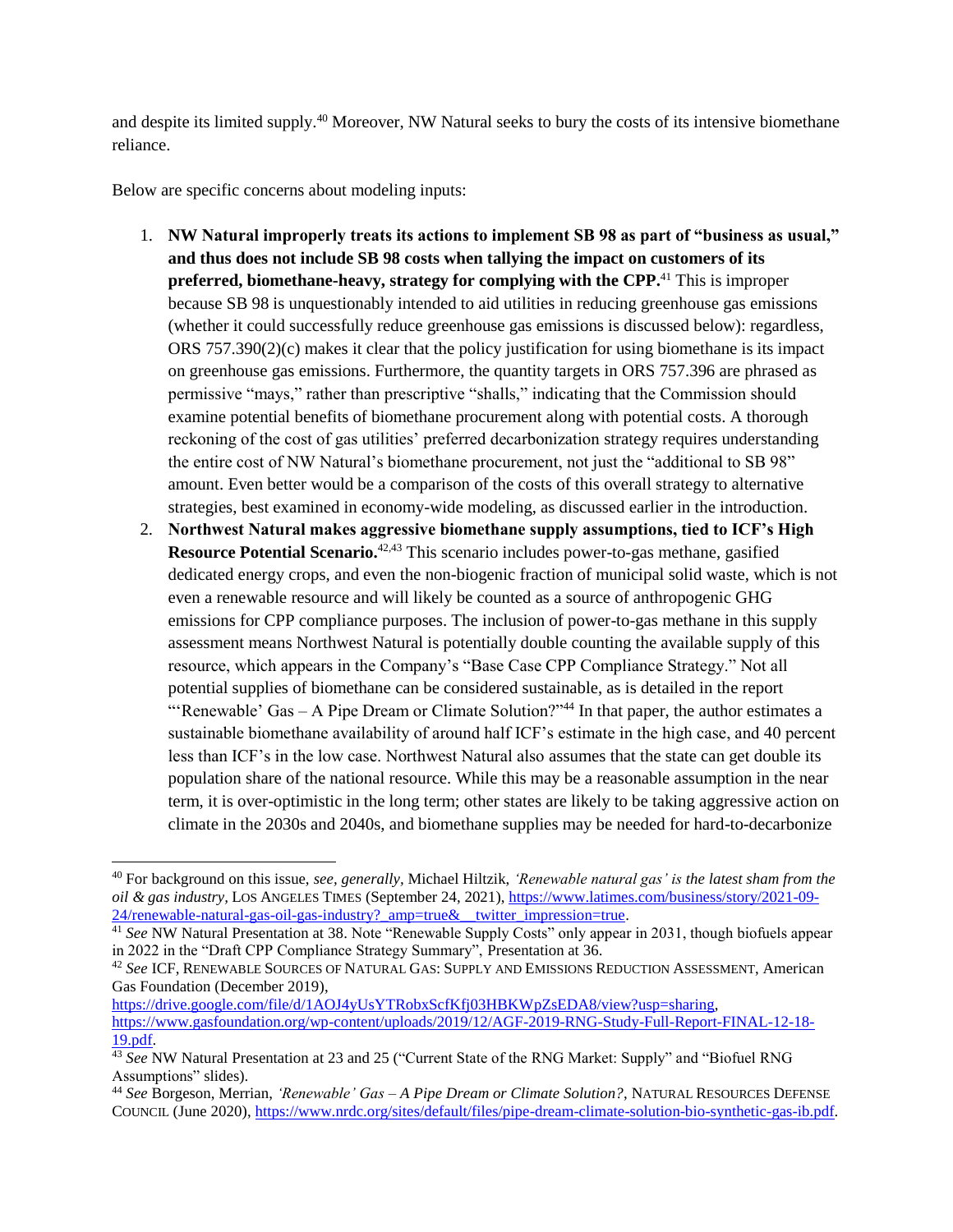sectors in those states. Notably, Avista makes the more reasonable assumption that it can access a portion of the national biomethane resource equal to its share of national gas sales.<sup>45</sup>

- 3. **Northwest Natural appears to assume that biomethane and methanated resources like power-to-gas or gasified biomass are all zero-carbon resources.** In fact, the greenhouse gas intensity of biomethane resources depends on several factors, including:<sup>46</sup>
	- a. Whether the methane would have existed without the biomethane activity. For example, agricultural anaerobic digesters are engineered in a manner so that more methane is produced from a volume of animal waste than would have been produced had that waste been left in pasture; $47$
	- b. What would have otherwise happened to the biogas being used to produce biomethane? In its regulatory lifecycle analysis of the GHG emissions of biomethane, for example, the EPA assumes that biomethane from landfill gas and digesters would have otherwise been flared, because this assumption leads to a conservative estimate of GHG emissions benefits, because the landfills most able to produce biogas are those that already have the collection and flaring infrastructure in place, and because flaring is typical in municipal wastewater treatment facilities;<sup>48</sup>
	- c. Whether alternative management strategies could have prevented methane from forming or being released to the atmosphere, particularly in a policy environment like Oregon's where economy-wide GHG emissions reduction is a priority;
	- d. How much methane leaks from the production of biomethane through final disposition and use by customers. Estimates for methane leakage from biogas production and upgrading facilities suggest that leakage is in the 2 percent to 4 percent range, up to as much as  $15$  percent;<sup>49</sup> and
	- e. How end-use customers could otherwise access energy services, particularly in Oregon's GHG-reducing policy environment. Customers may be able to use clean electricity or other fuels to serve the same end-use at lower emissions.

The biogas supplies able to be accessed by NW Natural or Avista likely have positive greenhouse gas emissions, and biomethane production leakage levels have been so high as to make the resulting greenhouse gas intensity of the biomethane higher than that of fossil gas, as detailed in the above-cited Grubert paper. Utilities should assume positive greenhouse gas emissions from biomethane, and consider modeling a range.

<sup>45</sup> Avista Presentation at 14.

<sup>46</sup> *See* Emily Grubert, *At scale, renewable natural gas systems could be climate intensive: the influence of methane feedstock and leakage rates*. ENV'T. RES. LETTERS 3 (2020), [https://iopscience.iop.org/article/10.1088/1748-](https://iopscience.iop.org/article/10.1088/1748-9326/ab9335/pdf) [9326/ab9335/pdf.](https://iopscience.iop.org/article/10.1088/1748-9326/ab9335/pdf) 

 $\frac{47}{47}$  About 1 percent of the carbon in animal waste left in pasture converts to methane, while the conversion factor is up to 85 percent in an anaerobic digester. *See* Han, et al., *Waste-to-Wheel Analysis of Anaerobic-Digestion-Based Renewable Natural Gas Pathways with the GREET Model*, ARGONNE NATIONAL LABORATORY, ENERGY SYSTEMS DIVISION, tables 2 and 4, (September 2011), [https://greet.es.anl.gov/publication-waste-to-wheel-analysis.](https://greet.es.anl.gov/publication-waste-to-wheel-analysis)

<sup>48</sup> *See* US EPA, REGULATION OF FUELS AND FUEL ADDITIVES: RFS PATHWAYS II, AND TECHNICAL AMENDMENTS TO THE RFS STANDARDS AND E15 MISFUELING MITIGATION REQUIREMENTS, Section IV(B)(3)(b), Flaring Baseline Justification (July 18, 2014).

<sup>49</sup> *See* Charlotte Scheutz and Anders M. Fredenslund, *[Total Methane Emission Rates and Losses from 23 Biogas](https://www.zotero.org/google-docs/?NOLQ1l)  [Plants](https://www.zotero.org/google-docs/?NOLQ1l)*, WASTE MGMT at 38-46 (September 1, 2019), [https://doi.org/10.1016/j.wasman.2019.07.029;](https://doi.org/10.1016/j.wasman.2019.07.029) Semra Bakkaloglu et al., *Quantification of Methane Emissions from UK Biogas Plants*, WASTE MGMT 124: 82–93 (2021), [https://doi.org/10.1016/j.wasman.2021.01.011.](https://doi.org/10.1016/j.wasman.2021.01.011)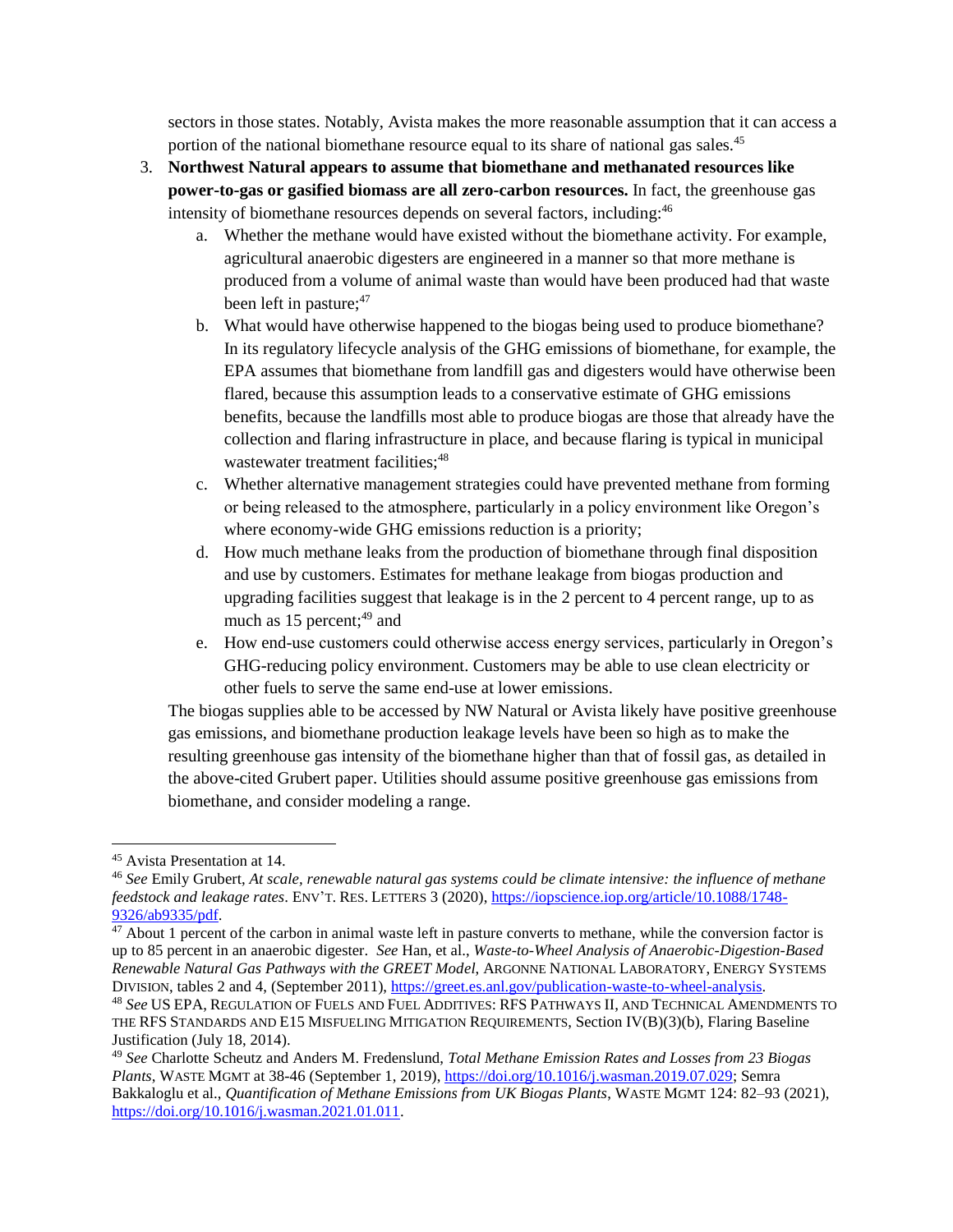4. **Leakage of biomethane has potent warming impacts.** The state should be very concerned about biomethane production pathways that create methane that would otherwise not have existed, because methane is a potent greenhouse gas, production and system leakage is non-zero, and all methane emissions will be global warming positive. Instead, NW Natural appears to assume "power-to-gas" hydrogen will first, automatically be derived from otherwise-curtailed renewables, with a production process also powered by renewable resources, and second, experience zero leaks on the path to ultimate consumption by the user. Gasification of dry biomass must similarly account for leakage along the path from production to consumption, and the GHG emissions from the production process itself.

## **Hydrogen**

As with RNG, developing a realistic sense of the potential role of green hydrogen<sup>50</sup> and its limitations, including its public health and climate impacts, is essential to evaluating the role that hydrogen could play in our future energy system. Indeed, as this proceeding has progressed, new research continues to expose hydrogen's risks and limitations, as this resource is nascent and incompatible at high levels with our current energy infrastructure.<sup>51</sup>

Despite broadly acknowledged realities about hydrogen's limitations, all three gas utilities presented future scenarios in which 20% of their product by volume would be green hydrogen. They presented hydrogen blending as an opportunity to do so. But we urge the OPUC Staff to be skeptical of promises of high levels of hydrogen blending and of using green hydrogen in buildings.

#### High levels of hydrogen blending are unrealistic

**First, promises of higher blend potentials with methanated hydrogen -- which requires a "steady and low cost"<sup>52</sup> source of carbon dioxide to create -- are unrealistic in Oregon.** The gas utilities have not presented information of any guaranteed source of such captured carbon dioxide for methanation. Meanwhile, as NW Natural pointed out (slide 28), existing hydrogen projects are extremely limited and largely not approaching 20% blending. For example, as NW Natural pointed out, in Toronto, Enbridge is using 2% hydrogen. In Edmonton, ATCO is using only 5%.

# **Limited green hydrogen resources should be prioritized 1) for replacing hydrogen currently sourced from fossil fuels and 2) for niche, hard-to-electrify sectors - not for heating buildings and water.**

As we outlined in our previous comments, the availability of green hydrogen will be very limited and the best use of this limited resource will be in hard-to-electrify sectors such as aviation fuels and specialized industrial uses, not for the vast majority of energy uses. Green hydrogen also has some promising

<sup>51</sup> *See* SASAN SAADAT AND SARA GERSEN, RECLAIMING HYDROGEN FOR A RENEWABLE FUTURE, Earthjustice and Right to Zero (August 2021), [https://earthjustice.org/sites/default/files/files/hydrogen\\_earthjustice\\_2021.pdf.](https://earthjustice.org/sites/default/files/files/hydrogen_earthjustice_2021.pdf) <sup>52</sup> NW Natural Presentation at 30.

 $\overline{a}$ <sup>50</sup> "Green hydrogen" refers to hydrogen produced using electricity from renewable energy sources. Today, nearly all of the United States' hydrogen supply comes from fossil fuels. *See* MARK F. RUTH ET AL., THE TECHNICAL AND ECONOMIC POTENTIAL OF THE H2 @ SCALE CONCEPT WITHIN THE UNITED STATES, National Renewable Energy Laboratory at 7 (2020), [https://www.nrel.gov/docs/fy21osti/77610.pdf.](https://www.nrel.gov/docs/fy21osti/77610.pdf)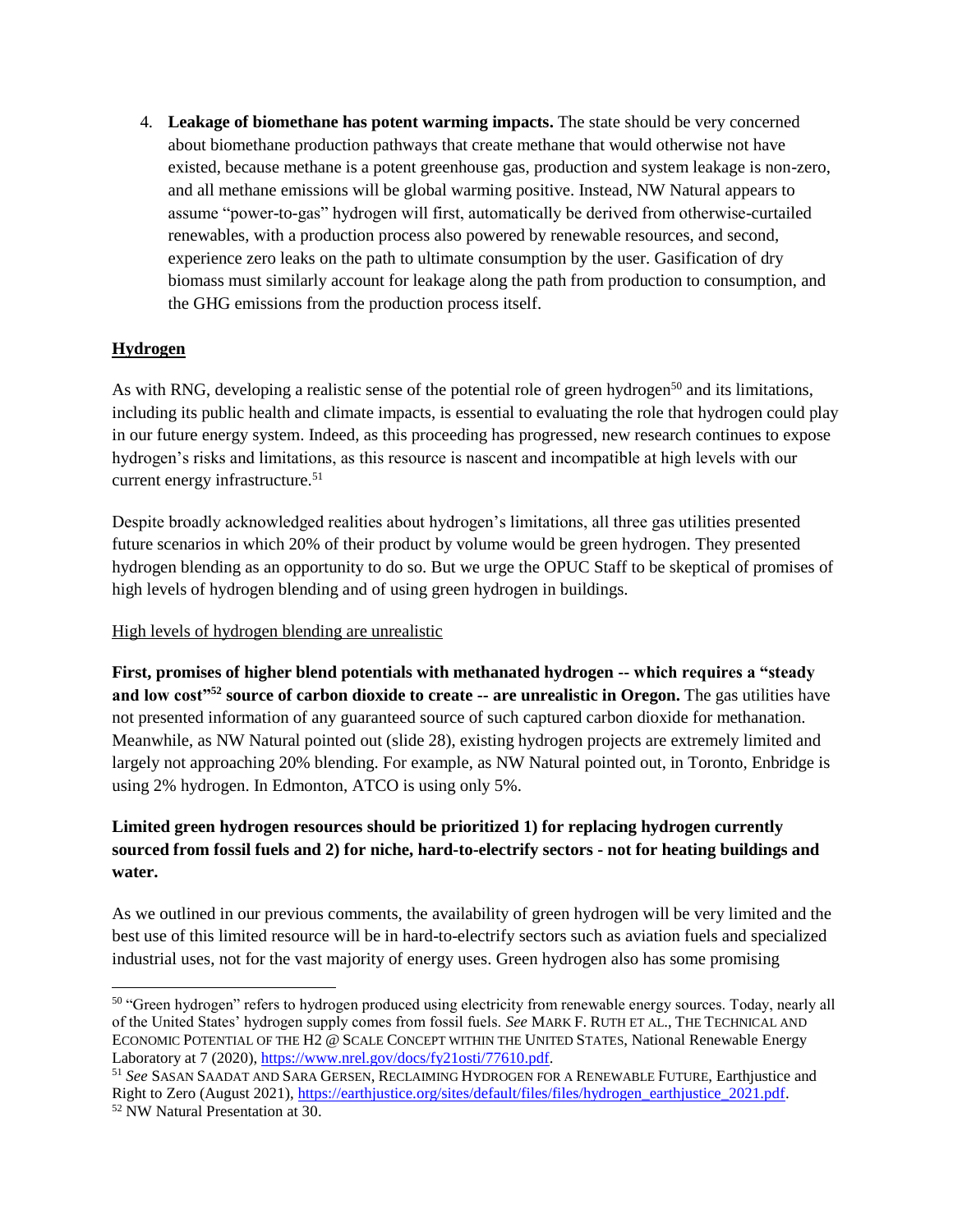potential as a source of energy storage; electrolyzers can convert excess renewable electricity into hydrogen that can be stored and used to generate electricity when wind and solar power is not available. For such uses, extensive pipelines, with the challenging technical obstacles discussed below for distribution gas utilities, could be avoided by adjacent production, storage and power generation facilities. But cost and source availability will significantly limit transport and distribution for use, making it an unrealistic fit for space and water heating in buildings as we decarbonize in the coming decades.

Mixing hydrogen gas into existing methane gas infrastructure would require significant upgrades and costs

**Even if there were sufficient supplies that were not cost-prohibitive, relying on high percentages of hydrogen gas would require significant upgrades to existing infrastructure.** As was outlined in the recent Earthjustice report "Reclaiming Hydrogen for a Renewable Future," to safely inject hydrogen into the gas distribution system could pose a variety of safety and reliability risks. Hydrogen can cause strain and damage to pipeline components (including embrittlement for hard steel piping), and hydrogen molecules themselves are smaller than methane, making leaks more prevalent.<sup>53</sup> As hydrogen carries less energy per volumetric unit, including up to 20% hydrogen by volume will either reduce the energy content of gas throughput or require new and larger pipes to maintain present levels of energy density<sup>54</sup>. Indeed, current research suggests existing gas pipes and appliances can only support a small portion of hydrogen (5-10%) before they would have to be replaced.<sup>55</sup> Further, at about 25% hydrogen blending, there is a risk of explosion in residential gas-fired appliances.<sup>56</sup>

**In addition to infrastructure and safety concerns, blending hydrogen and methane may also increase public health risks.** California utilities, as highlighted by Earthjustice in their comments to the CPUC last month, have acknowledged that hydrogen blending "may yield *higher NOx emissions than natural gas* because hydrogen burns faster than natural gas, which increases combustion temperatures and reduces ignition lag. . . . therefore, additional emissions testing should be completed with natural gas enduse equipment operating with hydrogen blends."<sup>57</sup> These NOx emissions ultimately contribute to increased levels of respiratory and heart conditions.

<sup>53</sup> *See* SASAN SAADAT AND SARA GERSEN, RECLAIMING HYDROGEN FOR A RENEWABLE FUTURE, Earthjustice and Right to Zero (August 2021) at 27[, https://earthjustice.org/sites/default/files/files/hydrogen\\_earthjustice\\_2021.pdf.](https://earthjustice.org/sites/default/files/files/hydrogen_earthjustice_2021.pdf) <sup>54</sup> *See* Paul Martin*, Is Hydrogen the Best Option for Replacing Natural Gas in the Home?,* CLEANTECHNICA (December 14, 2020), [https://cleantechnica.com/2020/12/14/can-hydrogen-replace-natural-gas-looking-at-the](https://cleantechnica.com/2020/12/14/can-hydrogen-replace-natural-gas-looking-at-the-numbers/)[numbers/.](https://cleantechnica.com/2020/12/14/can-hydrogen-replace-natural-gas-looking-at-the-numbers/)

<sup>55</sup> *See* Julie McNamara, *What's the Role of Hydrogen in the Clean Energy Transition?*, UNION OF CONCERNED SCIENTISTS (December 9, 2020)[,](https://blog.ucsusa.org/julie-mcnamara/whats-the-role-of-hydrogen-in-the-clean-energy-transition/) [https://blog.ucsusa.org/julie-mcnamara/whats-the-role-of-hydrogen-in-the-clean](https://blog.ucsusa.org/julie-mcnamara/whats-the-role-of-hydrogen-in-the-clean-energy-transition/)[energy-transition/.](https://blog.ucsusa.org/julie-mcnamara/whats-the-role-of-hydrogen-in-the-clean-energy-transition/)

<sup>56</sup> *See* Jeff St. John, *Green Hydrogen in Natural Gas Pipelines: Decarbonization Solution or Pipe Dream?,* GREENTECH MEDIA (Nov. 30, 2020), [https://www.greentechmedia.com/articles/read/green-hydrogen-in-natural-gas](https://www.greentechmedia.com/articles/read/green-hydrogen-in-natural-gas-pipelines-decarbonization-solution-or-pipe-dream)[pipelines-decarbonization-solution-or-pipe-dream.](https://www.greentechmedia.com/articles/read/green-hydrogen-in-natural-gas-pipelines-decarbonization-solution-or-pipe-dream) 

<sup>57</sup> *See* Earthjustice Comments *Re: Docket No. 21-IEPR-05, Hydrogen to Support California's Clean Energy Transition* (quoting Prepared Direct Test. of Kevin Woo et al. on Behalf of Southern Cal. Gas Co. et al., at 17, A.20- 11-004 (Cal. P.U.C. Nov. 2020), [https://www.socalgas.com/sites/default/files/2020-11/H2\\_Application-Chapter\\_4-](https://www.socalgas.com/sites/default/files/2020-11/H2_Application-Chapter_4-Technical.pdf) [Technical.pdf\)](https://www.socalgas.com/sites/default/files/2020-11/H2_Application-Chapter_4-Technical.pdf).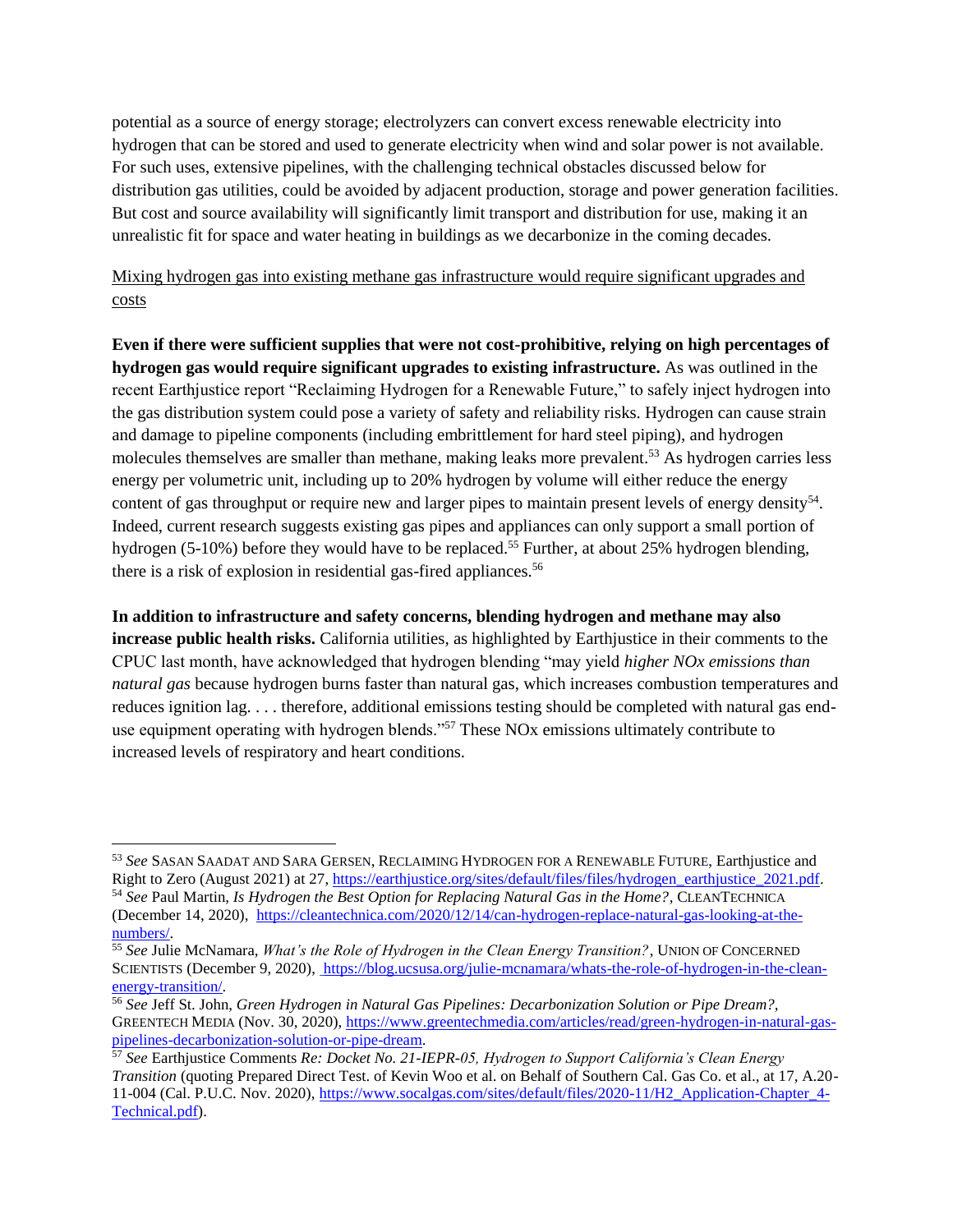#### Hydrogen blending would not provide significant emissions reductions

Oregon utilities are not alone in claiming they will reach a high penetration of hydrogen blending -- and implying high percentages of decarbonization gains -- in their gas infrastructure, but that does not mean that OPUC should be any less critical of these claims. Southern California Gas Company and San Diego Gas & Electric Company recently proposed "groundbreaking" research that could help them deliver gas with a 20% hydrogen blend. But as Earthjustice pointed out in their recent report debunking these claims, even if they can do so safely, their gas system would still be a "major climate threat."<sup>58</sup> **With 20% penetration of hydrogen, because of the molecule's low energy density, carbon dioxide emissions would only be reduced by about 7%.**

Ultimately, issues concerning the compatibility of hydrogen with existing gas infrastructure and appliances, and the health and safety of burning hydrogen in the existing gas system, remain unresolved. To achieve a clear and unbiased view of the practical, technical. economic and greenhouse gas abatement potential of utility hydrogen, the OPUC should retain expert technical consultation to assess implications for 1) equipment replacement (or degradation of existing equipment and public safety risk), 2) added technical requirements (e.g., higher pressurizing compressors), 3) public safety (leakage; hydrogen incompatibility with "stenching" agents -- e.g., added sulfur odors to identify leaks), and 4) system costs. These should be compared with existing available alternatives for space and water heating proposed elsewhere in these comments, which would also supply space cooling and have greater GHG reduction potential per customer dollar invested.

Further, as with costs of RNG, the need for a holistic understanding of hydrogen's costs and benefits is critical from an equity standpoint. To ensure minimum harmful impacts to ratepayers, OPUC Staff cannot ignore the potential energy burden impacts of investing in hydrogen relative to other options, including electrification and efficiency.

## **III. Alternative Scenarios for Regulatory Tools Discussion**

From a regulatory perspective, the compliance model results using IRP projections for customer and load growth do not provide the OPUC with any information requiring new regulatory approaches. There are many technology and market challenges that the utilities will face with such a compliance pathway, but these are issues of cost and supply that are manageable under existing OPUC regulations.

The OPUC needs to understand the risks of a gas future in which few new customers sign up for gas and existing customers leave the gas grid, either quickly or gradually over time. The OPUC also needs to understand where the gas utilities need to adjust their business models to focus on serving their remaining core customers, which are likely to be large industrial consumers of natural gas with applications that are not easily electrified. These hard-to-electrify industries will eventually need to transition to a clean alternative, such as green hydrogen or synthetic fuels. Further, the seasonal storage capacity that our natural gas system currently provides will also need to be transitioned to a clean alternative that has

<sup>58</sup> *See* SASAN SAADAT AND SARA GERSEN, RECLAIMING HYDROGEN FOR A RENEWABLE FUTURE, Earthjustice and Right to Zero at 27 (August 2021)[, https://earthjustice.org/sites/default/files/files/hydrogen\\_earthjustice\\_2021.pdf.](https://earthjustice.org/sites/default/files/files/hydrogen_earthjustice_2021.pdf)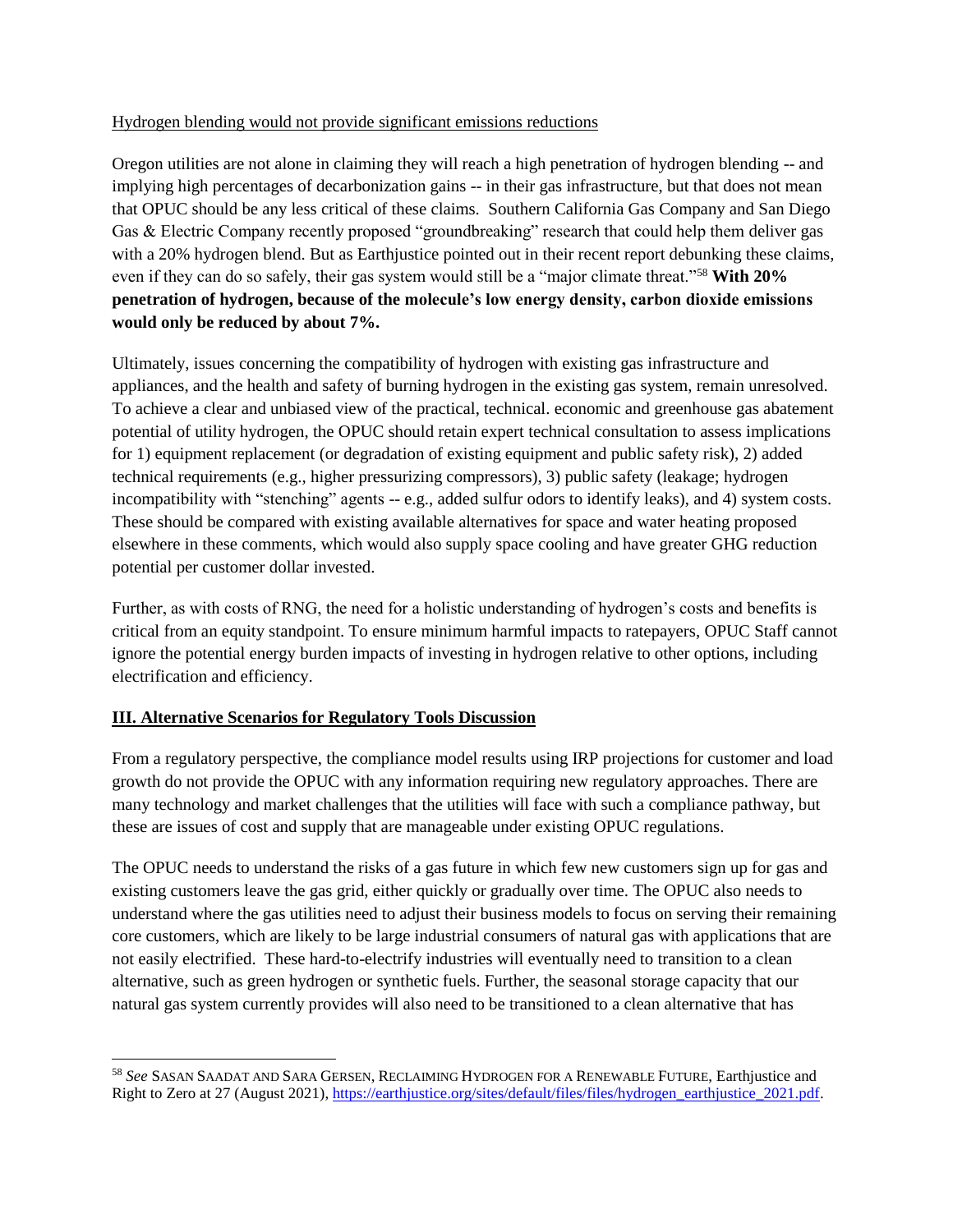similar long-term storage potential, again green hydrogen fits that storage requirement. These are the real issues in decarbonizing our energy system we need to understand and plan for.

The current Customer Growth sensitivity is a mild step in this direction, but it only results in a 13% drop in total customers and doesn't distinguish between residential, commercial, and industrial customers.

We suggest the OPUC consider, among other things, the following regulatory pathways which would result in increasing the speed of electrification:

## Customer Growth - Slow Electrification Sensitivity

- The fraction of new buildings (residential and commercial) using gas goes from its present share to zero in 2030 and stays zero thereafter.
- The fraction of existing buildings converting to electricity goes from its present share to 90% in 2050
- Light industry converts to 90% electricity by 2050
- Heavy industrial customers convert to 90% hydrogen or synthetic fuels by 2050
- Utilities invest in hydrogen storage for hydrogen-fired peaking plants

## Customer Growth - Fast Electrification Sensitivity

- The fraction of new buildings (residential and commercial) using gas goes from its present share to zero in 2025 and stays zero thereafter.
- The fraction of existing buildings converting to electricity goes from its present share to 90% in 2040
- Light industry converts to 90% electricity by 2040
- Heavy industrial customers convert to 90% hydrogen or synthetic fuels by 2040
- Utilities invest early in hydrogen storage and hydrogen-fired peaking plants

Cost of Gas to Existing Customers - Without Curbing of Gas Infrastructure Under Fast Electrification Sensitivity

- The fraction of new buildings (residential and commercial) using gas goes from its present share to zero in 2025 and stays zero thereafter.
- Throughput to existing buildings is reduced by 90% in 2040 (due to high installation of highefficiency gas equipment and electric equipment with gas backup)
- Light industry converts to 90% electricity by 2040
- Heavy industrial customers convert to 90% hydrogen or synthetic fuels by 2040
- Utilities invest early in hydrogen storage and hydrogen-fired peaking plants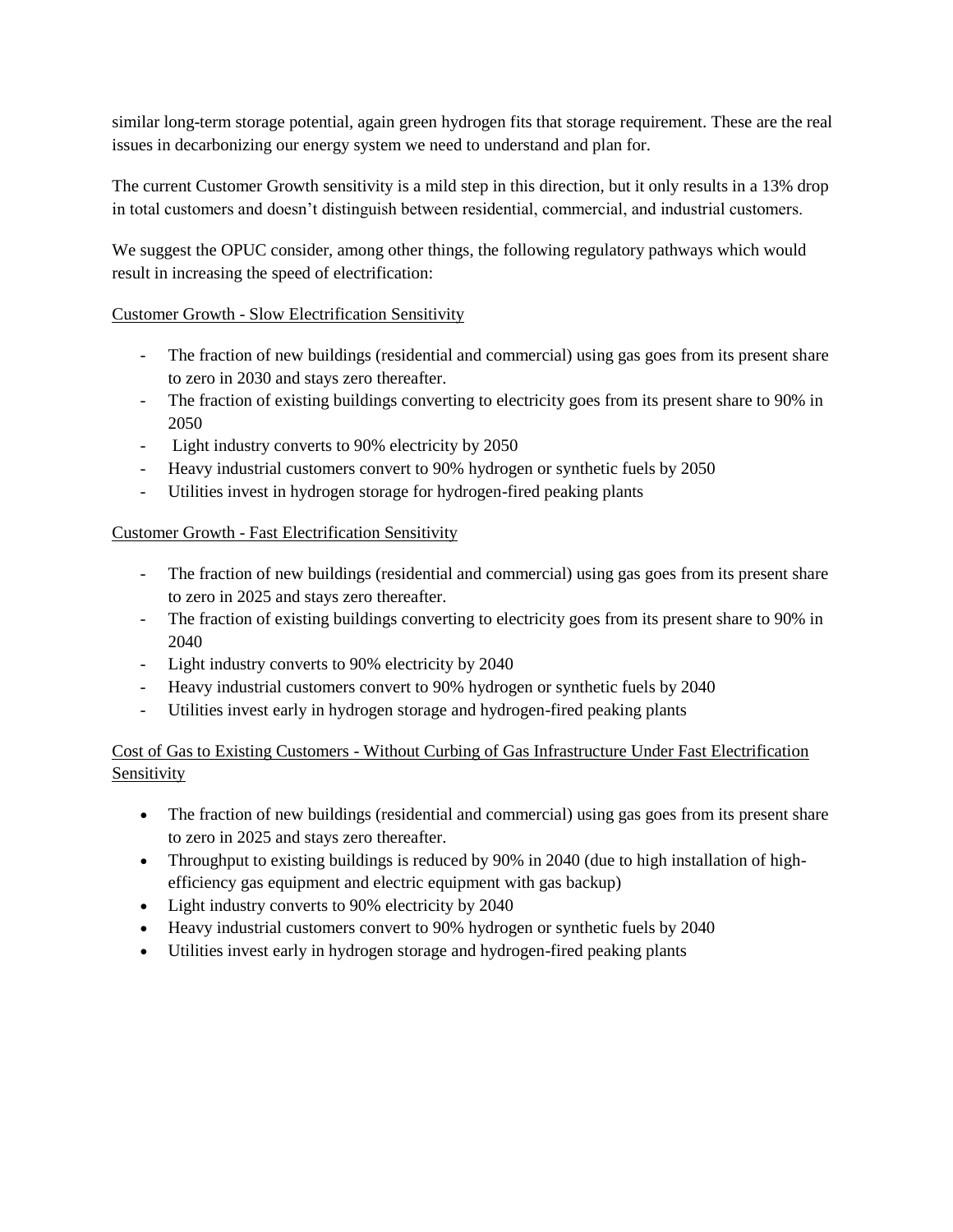We also suggest the OPUC model alternative scenarios with protections for low- and moderate-income customers, as well as changes to energy efficiency funding:

#### Low-Income Ratepayer Protection Sensitivity

- Low and Moderate Income (LMI) qualified residential ratepayers see no increases to rates (or only inflation-adjusted increase to rates) due to the CPP program. All increases in costs are shifted to non-LMI residential customers and commercial and industrial customers.
- Residential ratepayer bill impacts are modeled and reported for LMI and non-LMI ratepayers separately.

#### Energy Efficiency Measures Sensitivities

- No incentives for gas appliances beginning 2025: Gas utility payments into ETO incentive programs continue, but all ETO incentives promote electric appliances and weatherization solutions-only beginning in 2025
- Early incentives for heat pump-based AC systems with existing gas furnaces
- No fuel switching limitations on ETO incentive programs
- Line extension policies are adjusted to stop subsidizing new gas customers and continue supporting new electric customers.

Ultimately, we expect to have further feedback once we see what the OPUC presents in the regulatory tools discussion.

## **IV. Electrification: Suggestions for Inputs and Methodology**

The preliminary modeling analysis from each natural gas utility uses the same resource selection approach, where the assumed future gas demand is filled exclusively by methane gas or hydrogen options with no (or with minimal) regard to fuel switching. While this is understandable given the study guidelines, and the traditional OPUC rate-making process, an analysis that ignores less expensive fuelswitching options is of no value except to illustrate how expensive this compliance strategy would be. Multiple studies by multiple organizations have shown that much less costly emission reduction pathways exist compared to the ones identified by the gas utilities. The analysis performed to support the development of the Climate Protection Plan modeled Oregon's integrated energy system allowing competition between gas and electric options. Those results show natural gas consumption declining in all policy scenarios by 59 to 63% compared to more than 9% growth in the reference scenario. **The OPUC has authority over both gas and electric utilities, and we request the OPUC, as a follow-on assessment, embark on an integrated analysis of our gas and electric system that will identify leastcost pathways to deep decarbonization while ensuring system reliability during extreme weather events.**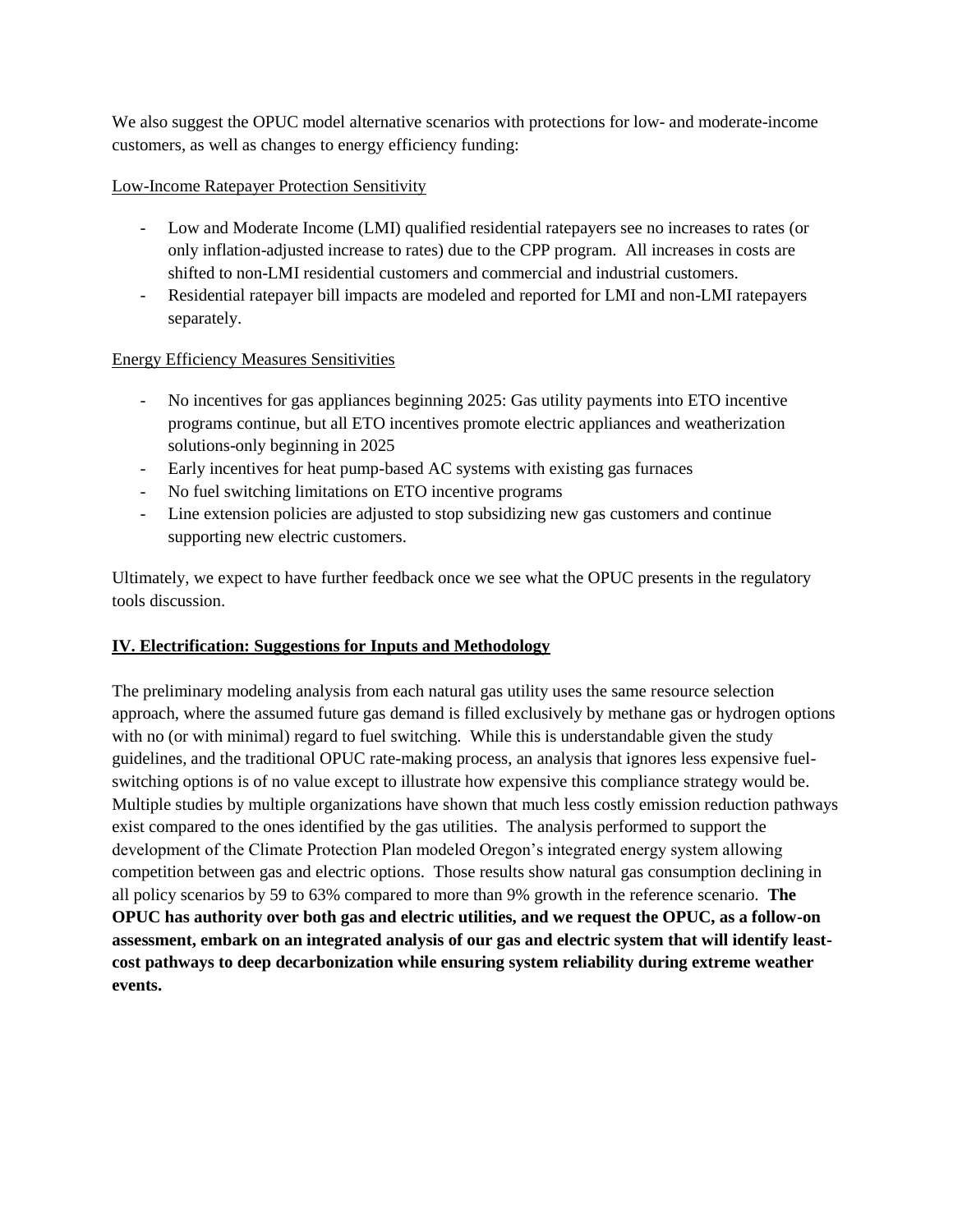The recently released Oregon Clean Energy Pathways Analysis study by Evolved Energy Research<sup>59</sup> defined rapid building electrification to mean "fully electrified appliance sales by 2035" in their modeling. They defined their slow building electrification scenario to mean "75% electrified appliance sales by 2045". The slow electrification scenario "results in significant increase in costs" to achieve climate goals due to "fuel conversion technologies needed to supply greater overall energy demands than in a largely electrified energy system in the form of decarbonized fuels."

Moving forward, there must be scenarios modeled that attempt to reflect reality and therefore surface the trade-offs and risk assessment that are looming for the OPUC and Oregonians reliant on the gas system today. As stakeholders, community members, ratepayers and Oregonians, we need to be able to have real discussions about the major questions, impacts and transitions facing gas utilities today and into the future as they are required to reduce their greenhouse gas emissions more dramatically and electrification trends grow. If the scenarios fail to do more than mimic the gas utilities' pipedreams, the Commission will be hampered from having those desperately-needed conversations and policy decisions based on the reality on the ground that is looming.

In conclusion, we urge Commission staff to revisit and challenge the gas utilities' underlying data and assumptions, as well as the combined inputs and scenarios, in order to model scenarios that more accurately reflect reality.

Thank you for your consideration of our comments and we look forward to continuing in this process.

*Signed,*

Meredith Connolly Oregon Director CLIMATE SOLUTIONS

Greer Ryan Clean Buildings Policy Manager CLIMATE SOLUTIONS

Erin Saylor COLUMBIA RIVERKEEPER

Charity Fain Executive Director COMMUNITY ENERGY PROJECT

<sup>59</sup> *See* EVOLVED ENERGY RESEARCH, OREGON CLEAN ENERGY PATHWAYS FINAL REPORT (June 15, 2021), [https://uploads](https://uploads-ssl.webflow.com/5d8aa5c4ff027473b00c1516/60de973658193239da5aec7b_Oregon%20Clean%20Energy%20Pathways%20Analysis%20Final%20Report.pdf)[ssl.webflow.com/5d8aa5c4ff027473b00c1516/60de973658193239da5aec7b\\_Oregon%20Clean%20Energy%20Path](https://uploads-ssl.webflow.com/5d8aa5c4ff027473b00c1516/60de973658193239da5aec7b_Oregon%20Clean%20Energy%20Pathways%20Analysis%20Final%20Report.pdf) [ways%20Analysis%20Final%20Report.pdf.](https://uploads-ssl.webflow.com/5d8aa5c4ff027473b00c1516/60de973658193239da5aec7b_Oregon%20Clean%20Energy%20Pathways%20Analysis%20Final%20Report.pdf)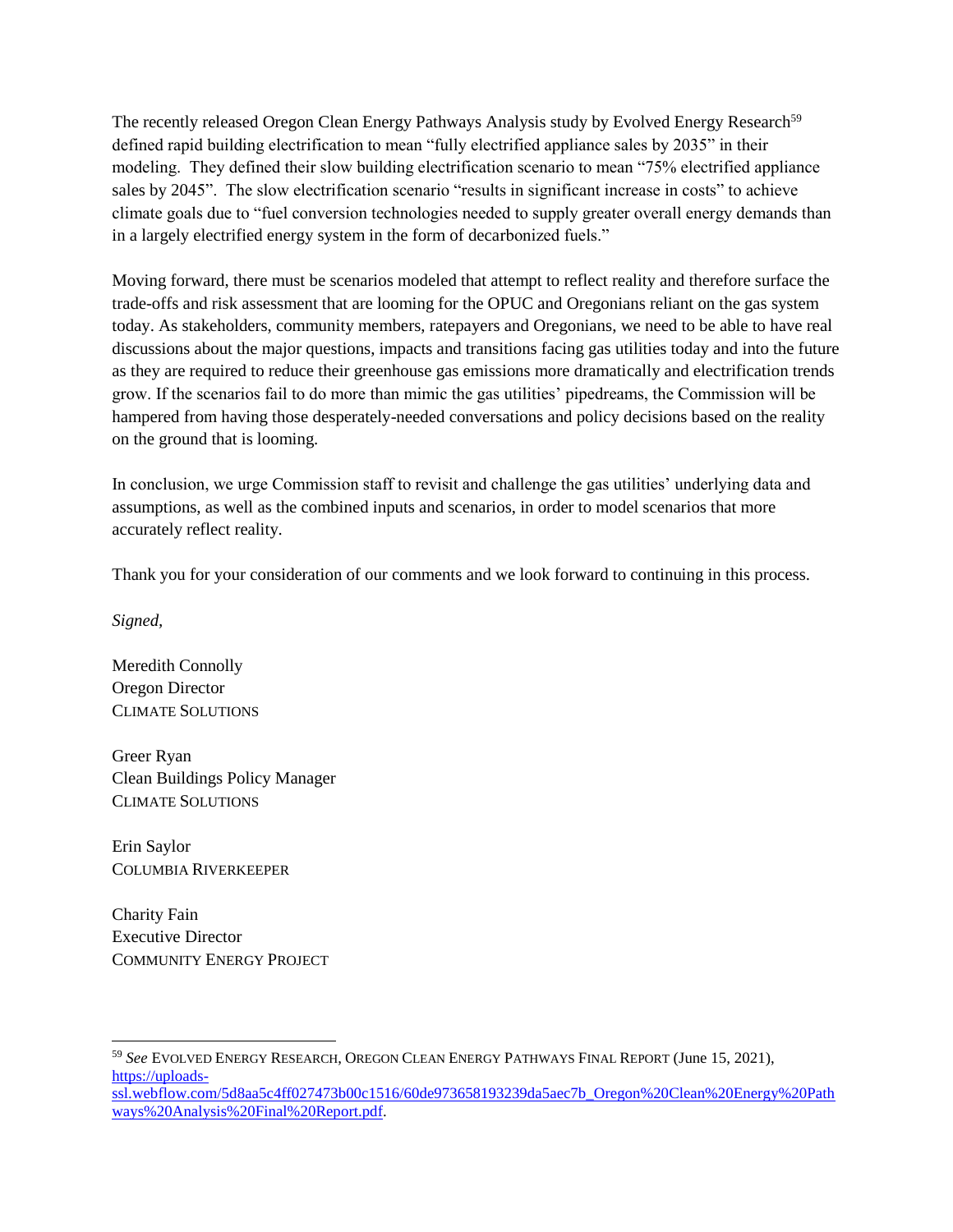Alma Pinto Climate Justice Associate COMMUNITY ENERGY PROJECT

Brian Stewart ELECTRIFY NOW

Carra Sahler GREEN ENERGY INSTITUTE AT LEWIS & CLARK LAW SCHOOL

Brett Baylor, Rick Brown, Pat DeLaquil, Dan Frye, Debbie Garman, Mark McLeod, KB Mercer, Michael Mitton, Rich Peppers, Rand Schenck, and Jane Stackhouse METRO CLIMATE ACTION TEAM STEERING COMMITTEE

Alejandra Mejia Cunningham Building Decarbonization Advocate NATURAL RESOURCES DEFENSE COUNCIL

Dylan Sullivan Senior Scientist NATURAL RESOURCES DEFENSE COUNCIL

Nora Apter Climate Program Director OREGON ENVIRONMENTAL COUNCIL

Angus Duncan Chair Emeritus OREGON GLOBAL WARMING COMMISSION

Jessica Yarnall Loarie Senior Attorney SIERRA CLUB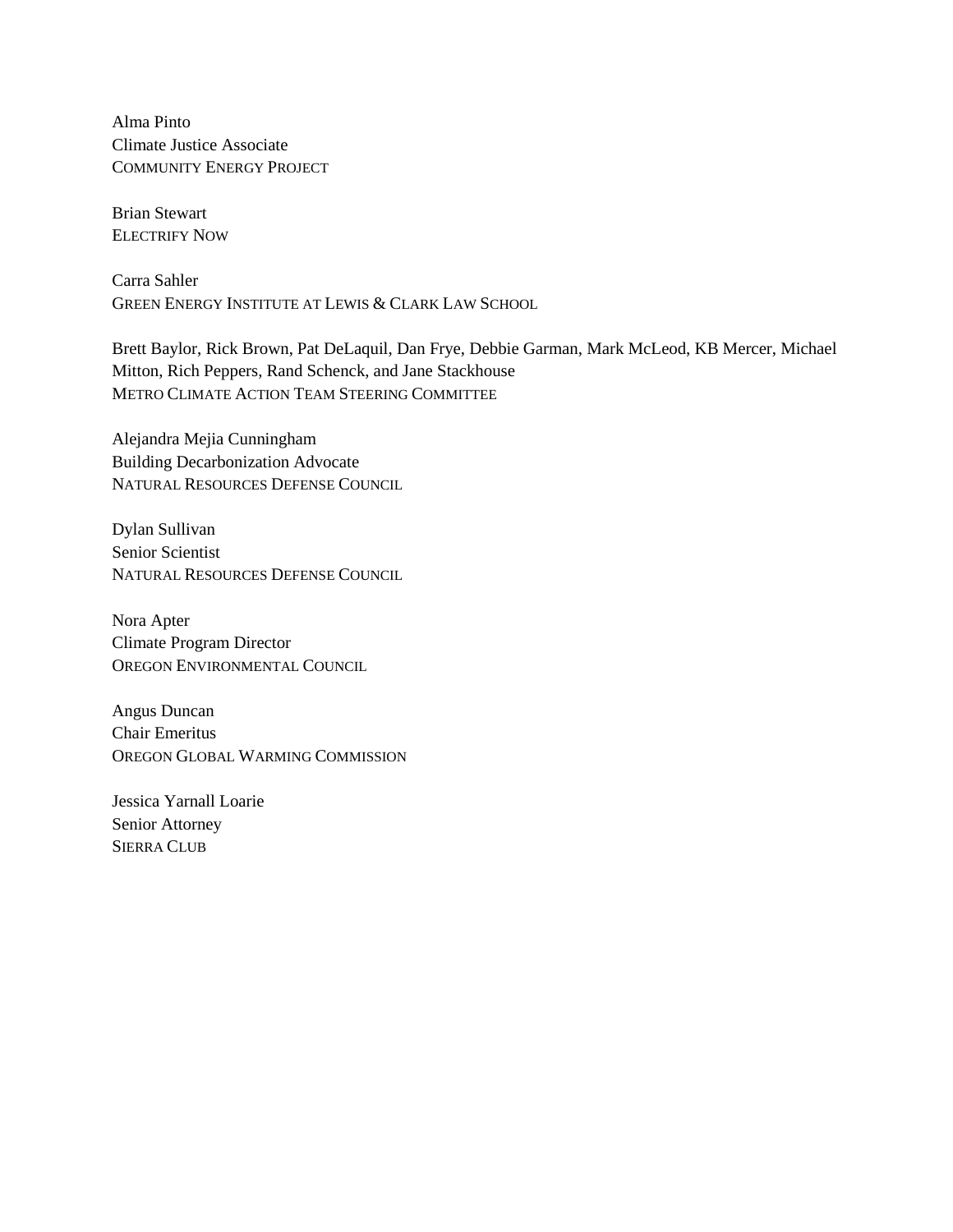|                        | <b>Utility-provided data</b>                                                                                                                                         | Data or source concerns                                                                                                                                                                                                                                               | <b>Select remaining</b><br>questions                                                                                                                       |
|------------------------|----------------------------------------------------------------------------------------------------------------------------------------------------------------------|-----------------------------------------------------------------------------------------------------------------------------------------------------------------------------------------------------------------------------------------------------------------------|------------------------------------------------------------------------------------------------------------------------------------------------------------|
| Customer<br>Demand     | NW Natural: 185K new<br>residential customers in<br>OR by 2050; 100K new<br>customers in WA                                                                          | NW Natural provides no<br>support for the evidence it<br>used to come to these<br>projections.                                                                                                                                                                        | Is there a customer growth<br>breakdown by region, or<br>by month (to understand<br>whether warming trends<br>impact customer choice)?                     |
| Efficiency             | NW Natural: Proposed<br>spending an additional<br>\$4.2 billion -- or as much<br>as \$150 million per year -<br>- on efficiency incentives<br>between 2022 and 2050. | NW Natural does not<br>provide support for these<br>inputs.                                                                                                                                                                                                           | What support can NW<br>Natural provide for these<br>projections?                                                                                           |
|                        |                                                                                                                                                                      | Current ETO efficiency<br>spending for NW Natural is<br>only approximately \$24<br>million per year                                                                                                                                                                   | What would the necessary<br>efficiency spending be<br>under alternative (re:<br>electrification or low<br>growth) scenarios?                               |
|                        |                                                                                                                                                                      |                                                                                                                                                                                                                                                                       | What are the best uses for<br>this efficiency spending?                                                                                                    |
| Demand Side<br>Options | Utilities offer limited<br>demand-side options that<br>do not reduce the need<br>for the existing gas<br>system (e.g., gas heat<br>pumps)                            | Electric heat pumps are<br>significantly more efficient,<br>commercially available,<br>and cost competitive today.<br>Utilities failed to provide<br>compelling evidence as to<br>why they would exclusively<br>model demand side options<br>that are reliant on gas. |                                                                                                                                                            |
| RNG/biometha<br>ne     | <b>NW Natural makes</b><br>aggressive biomethane<br>supply assumptions,<br>including power-to-gas<br>methane.                                                        | NW Natural is potentially<br>double-counting the<br>available supply of power-<br>to-gas methane.<br>Not all sources of<br>biomethane can be<br>considered sustainable.                                                                                               | What is the source of NW<br>Natural cost estimates for<br>power-to-gas methane and<br>biomass gasification<br>biomethane? Provide these<br>cost estimates. |

# **Appendix A: Summary Table of Model Concerns and Questions**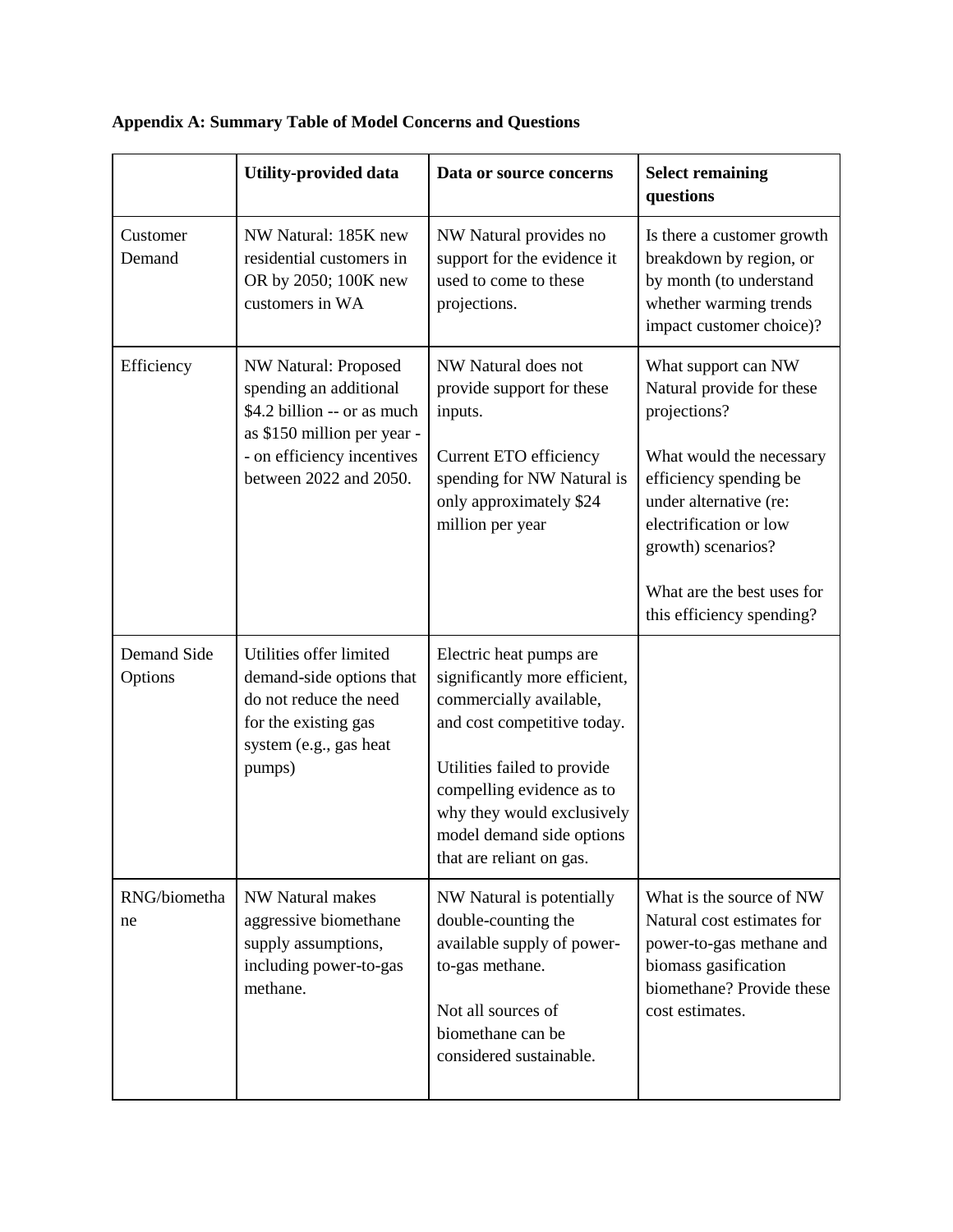|          | NW Natural assumes the<br>state can get double its<br>population share of the<br>national biomethane<br>resource. | This assumption is overly-<br>optimistic in the long term;<br>other states taking<br>aggressive action on<br>climate will mean limited<br>biomethane supplies may<br>be needed for hard-to-<br>electrify sectors in those<br>states.                                                                                                                                                                                                                                                            |                                                                                                                                                                                                                                                                                                                                                                                                                      |
|----------|-------------------------------------------------------------------------------------------------------------------|-------------------------------------------------------------------------------------------------------------------------------------------------------------------------------------------------------------------------------------------------------------------------------------------------------------------------------------------------------------------------------------------------------------------------------------------------------------------------------------------------|----------------------------------------------------------------------------------------------------------------------------------------------------------------------------------------------------------------------------------------------------------------------------------------------------------------------------------------------------------------------------------------------------------------------|
|          | <b>NW Natural assumes</b><br>biomethane and<br>methanated resources are<br>zero-carbon.                           | In fact, the GHG intensity<br>of biomethane resources<br>depends on several factors.<br>According to recent<br>research (Grubert 2020),<br>biomethane production<br>leakage levels are often so<br>high as to make the<br>resulting GHG intensity<br>even higher than that of<br>fossil gas.                                                                                                                                                                                                    |                                                                                                                                                                                                                                                                                                                                                                                                                      |
| Hydrogen | All three utilities assume<br>20% green hydrogen<br>blending                                                      | High levels of hydrogen<br>blending are unrealistic;<br>there is no guaranteed<br>source of carbon dioxide<br>for methanation process;<br>existing hydrogen projects<br>are extremely limited and<br>not approaching 20%<br>blending.<br>Even if supply were<br>available, high percentages<br>of hydrogen would require<br>significant upgrades to<br>existing infrastructure.<br>Current pipes and<br>appliances can only support<br>a small amount $(5-10%)$ of<br>hydrogen before having to | How does NW Natural<br>anticipate it will source<br>this green hydrogen?<br>Where will the CO2 for<br>methanation come from?<br>How much money would<br>need to be spent on<br>pipeline and other<br>infrastructure upgrades to<br>support 20% hydrogen<br>blending?<br>Will the OPUC, using<br>expert independent third-<br>party reviewers, examine<br>the credibility of the cost,<br>timing, access to fuel, and |